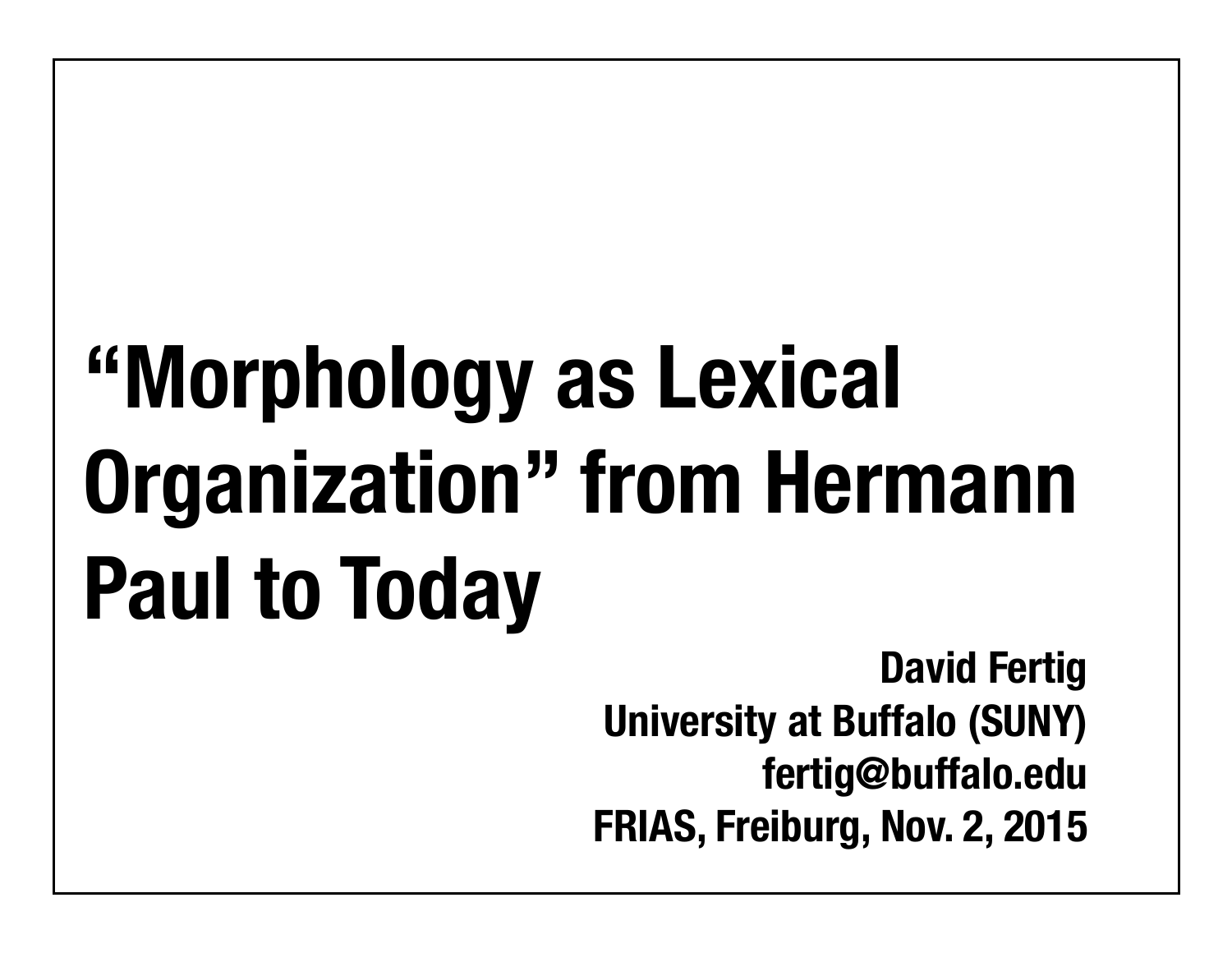Intro: Paul's and Bybee's models of "morphology as lexical organization"

There are numerous striking parallels between Paul's theory of Analogy and Bybee's Network Model of morphology (cf. Auer 2015:192).

But "Bybee explicitly rejects Paul's notion of analogy" (Auer 2015, fn. 13), and they come to some radically different conclusions about the essence of productive morphology.

**How can two scholars with so much overlap in their basic premises arrive at such different conclusions?**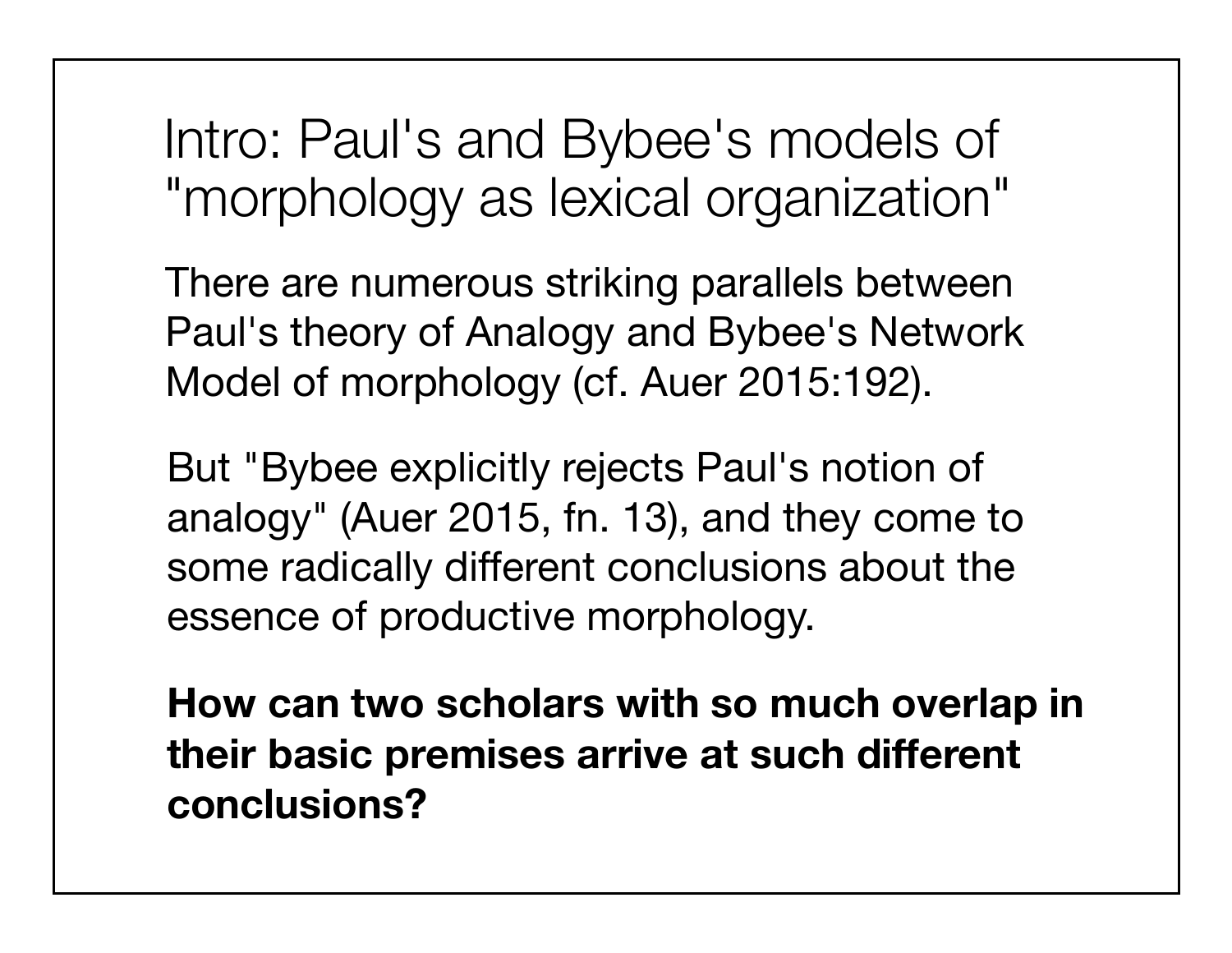# Part I: Similarities between Paul's and Bybee's models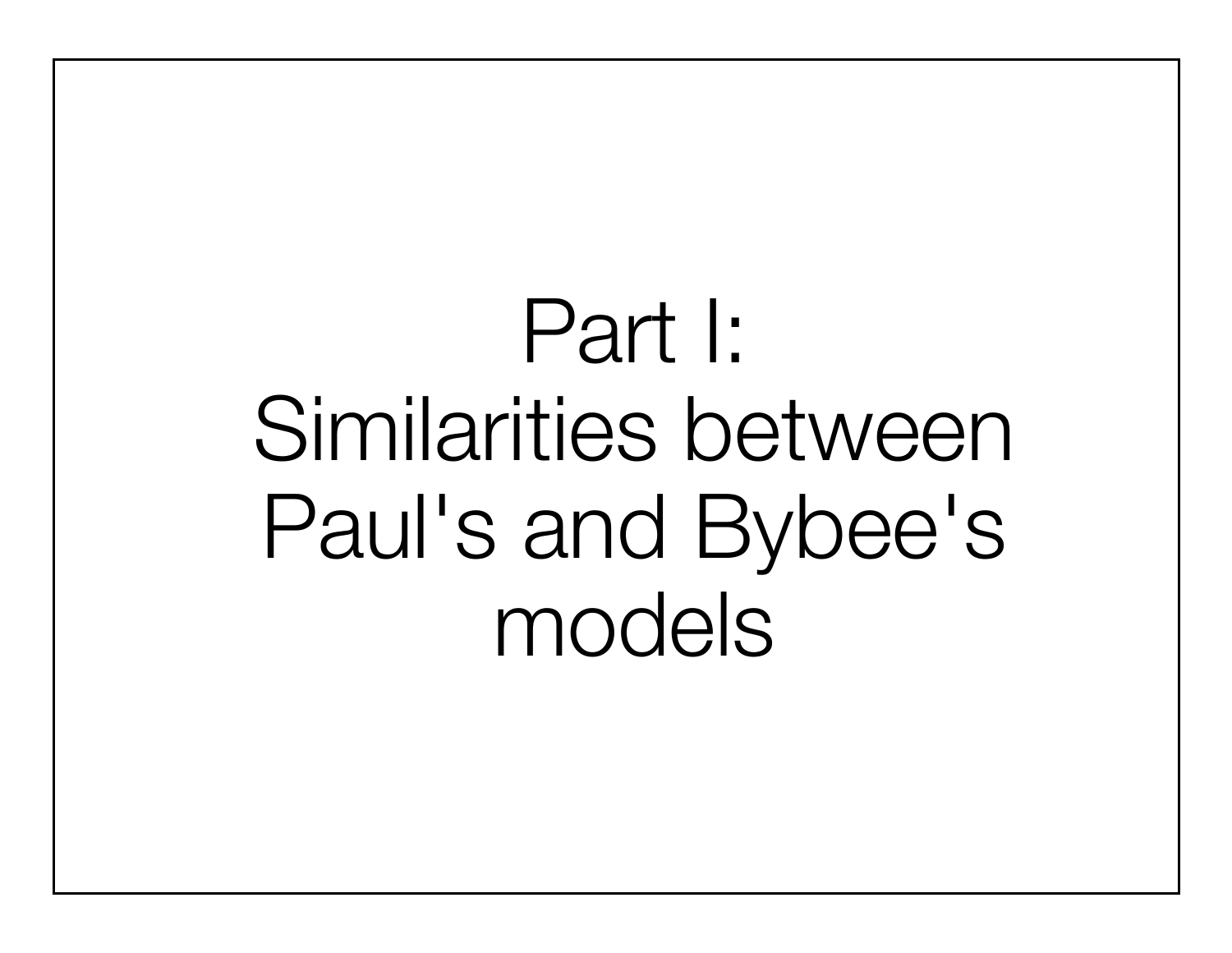## Paul on lexical organization

"...individual words attract each other in the mind, giving rise to numerous larger and smaller groups. This mutual attraction is always based on a partial correspondence in sound or meaning or in both sound and meaning. The individual groups do not all exist separately side-by-side. Rather, there are larger groups which contain a number of smaller ones, and the groups intersect as well. We distinguish here two main types, which we will refer to as material and formal groups." (§75)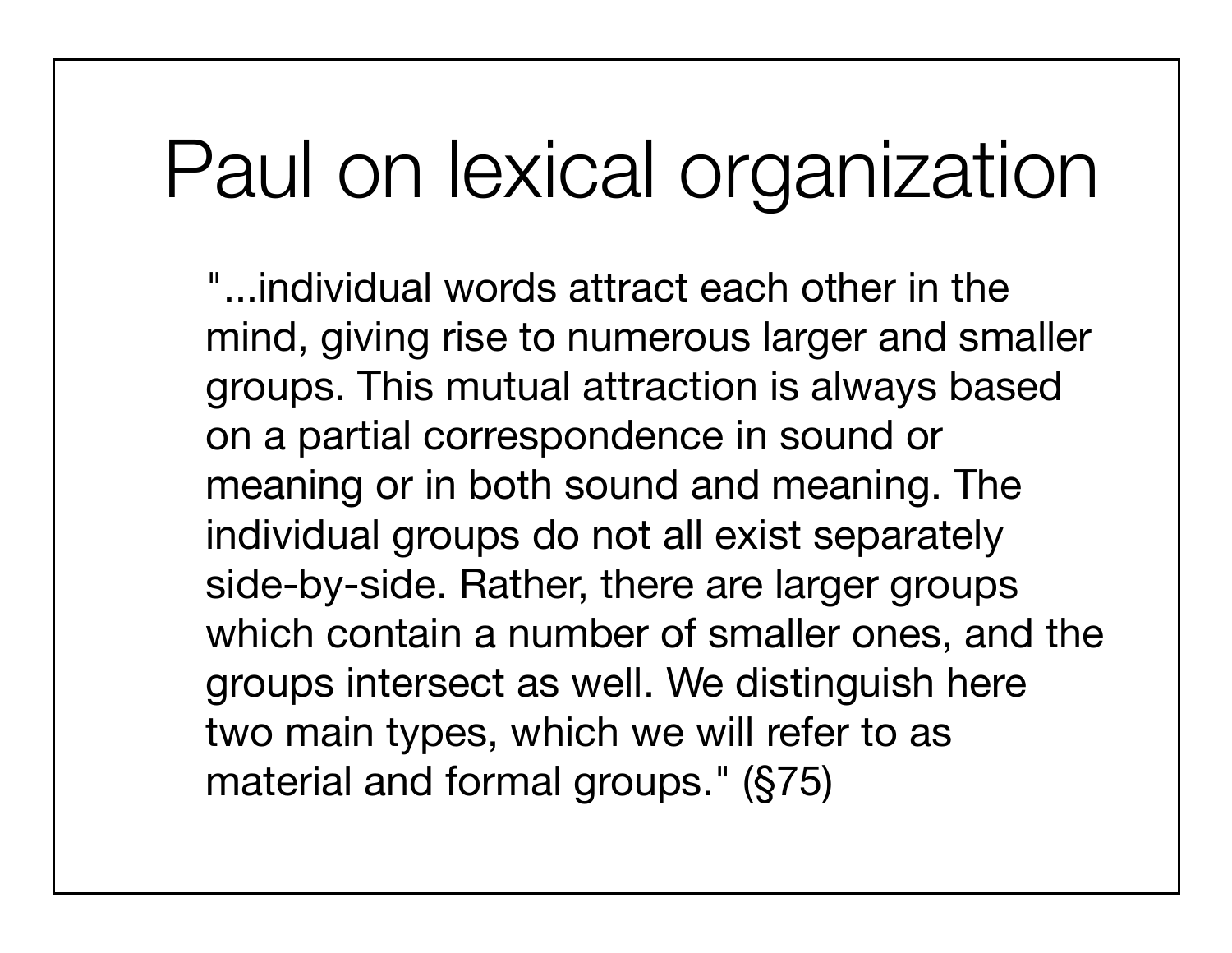### Bybee on lexical organization



"Words entered in the lexicon are related to other words via sets of lexical connections between identical and similar phonological and semantic features." (1995:428)

FIG. 1. Sets of lexical connections yielding word-internal morphological structure.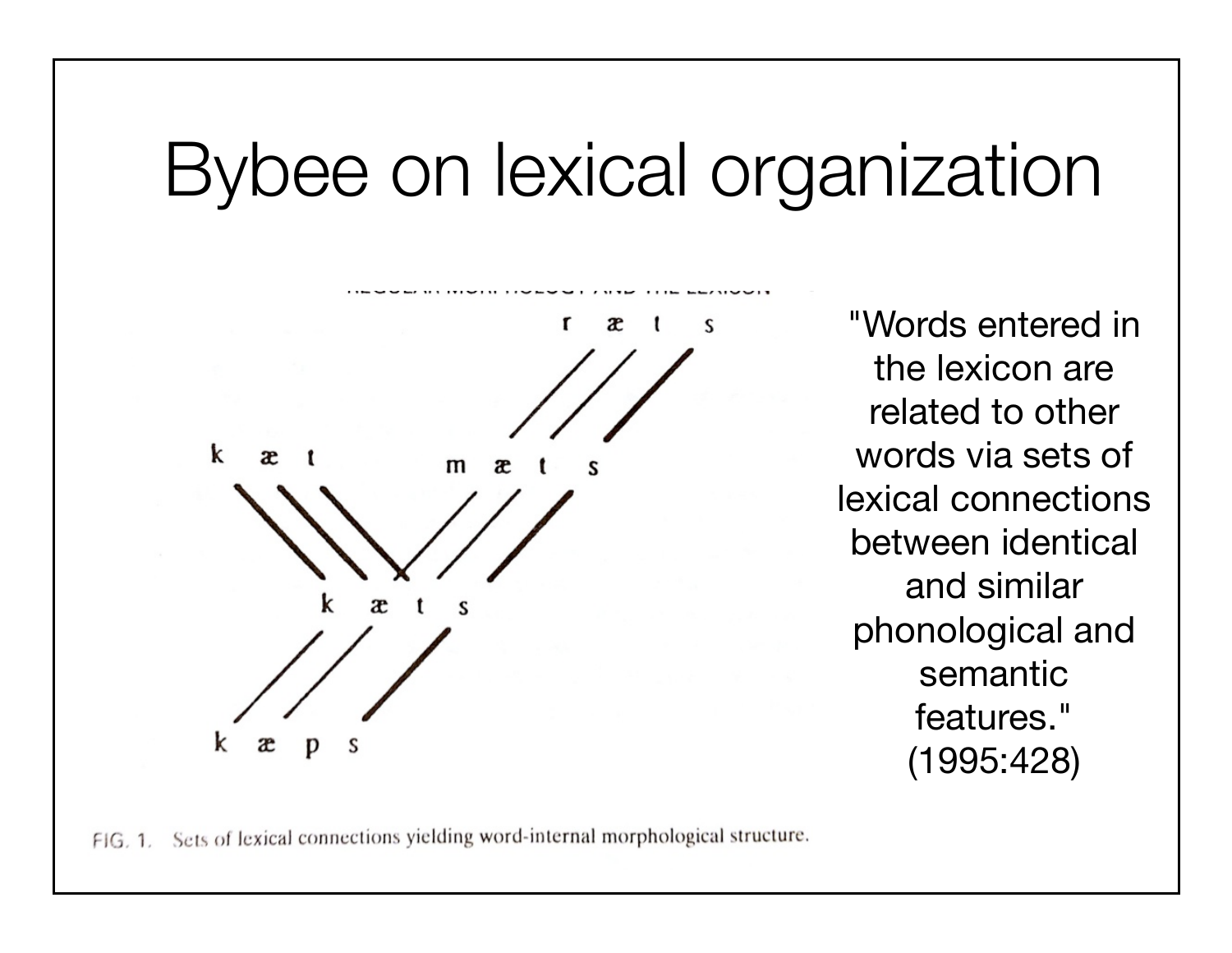| Paul                      | <b>Bybee</b>                       |
|---------------------------|------------------------------------|
| "group(ing)s" $\approx$   | "connections"                      |
| material groups $\approx$ | Northwest-Southeast<br>connections |
| formal groups $\approx$   | Northeast-Southwest<br>connections |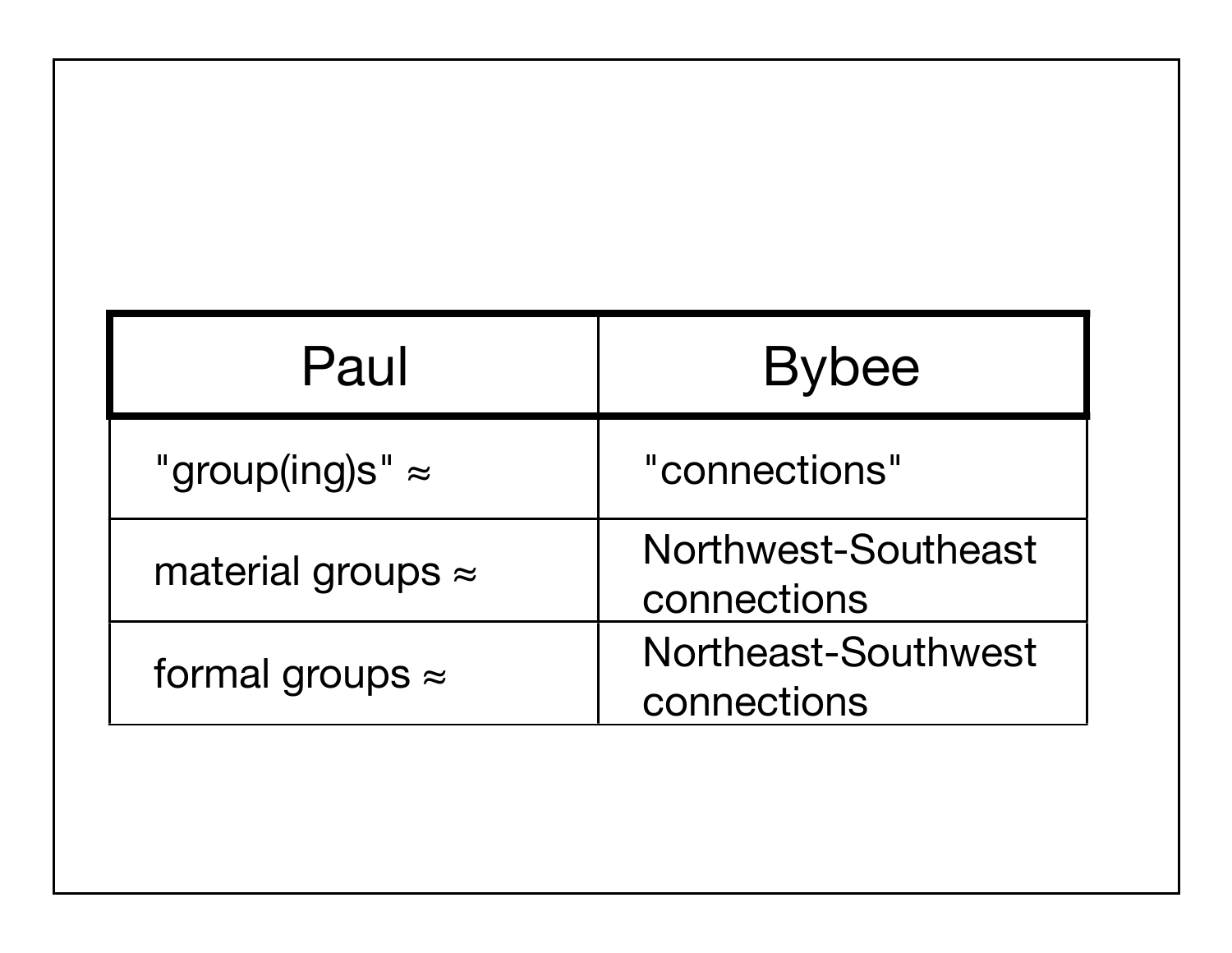#### Paul's and Bybee's models are both...

...**whole-word-based (as opposed to morpheme- or lexeme-based)**, i.e. the phonological representations stored in the mental lexicon are of (exemplars of) fully inflected surface wordforms.

...**usage based**: "These groups of representations are a product of everything that has ever entered consciousness through listening to others, through one's own speech, and through thinking in linguistic forms." (§12)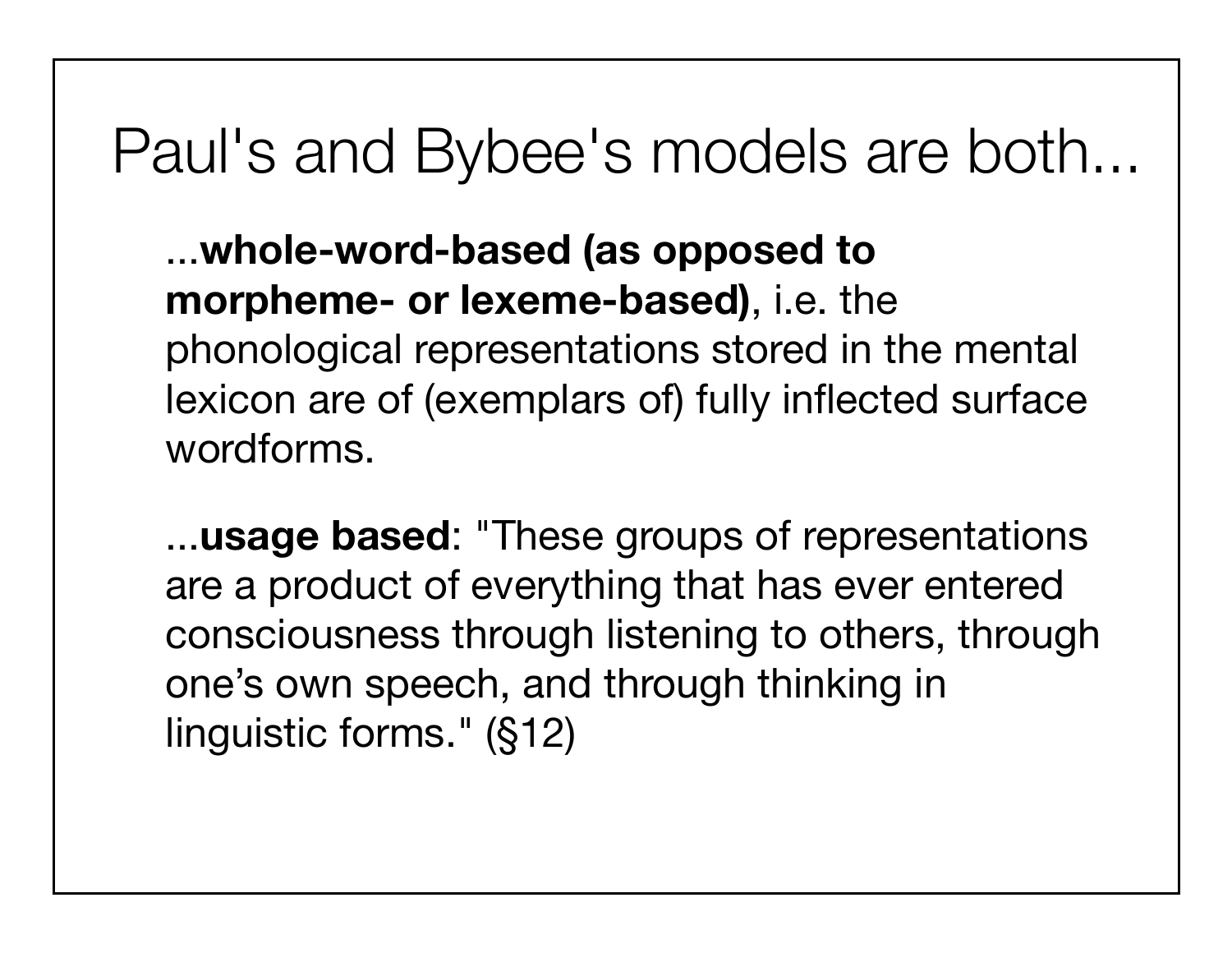## Paul and Bybee also agree ...

...that the organized network of surface wordforms can give rise to emergent word-internal morphological structure and rule-like productive behavior.

"[...] connections among items have the effect of yielding an internal morphological analysis of complex words, [...]. Even though words entered in the lexicon are not broken up into their constituent morphemes, their morphological structure emerges from the connections they make with other words in the lexicon." (1995:429)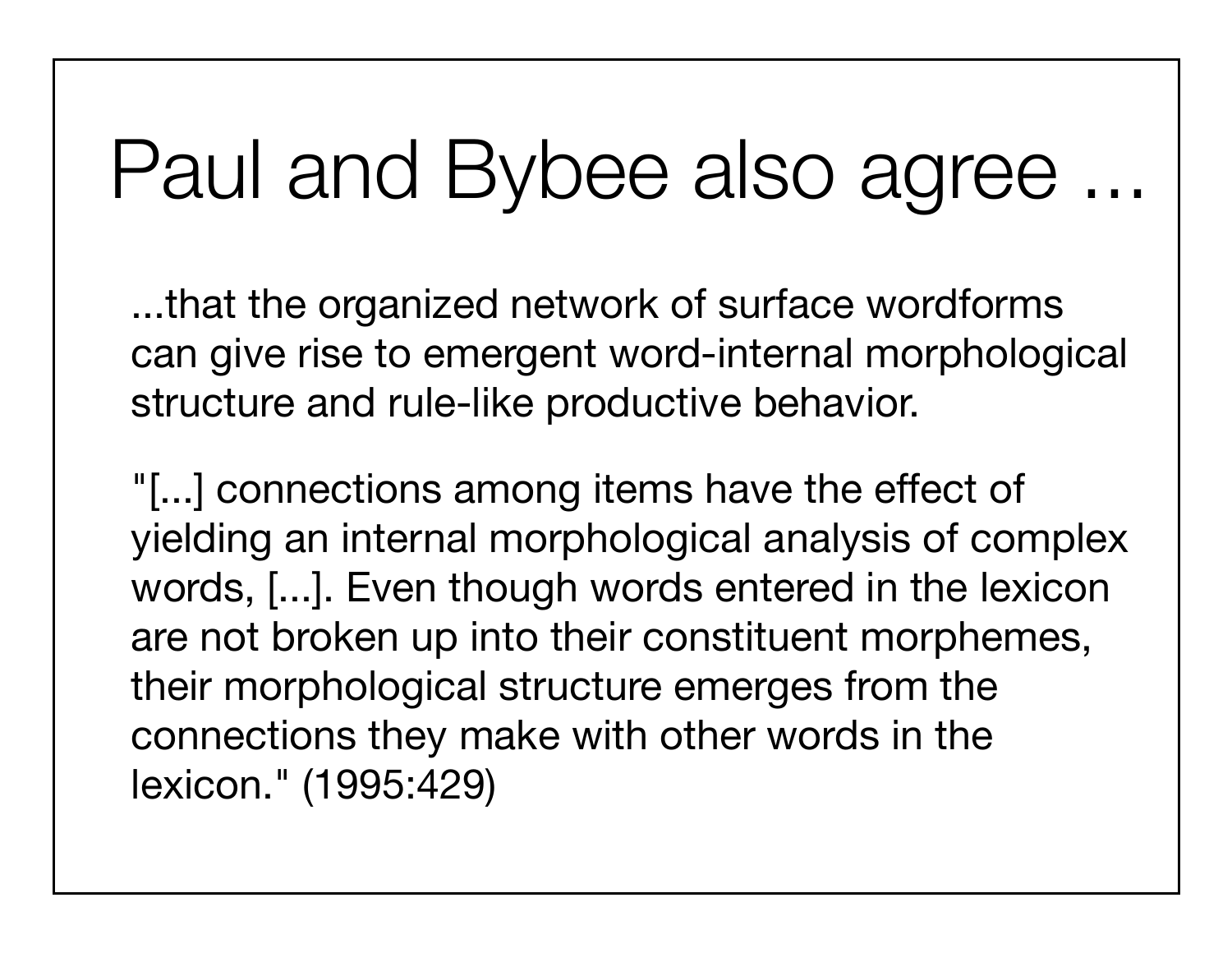# Part II: **Differences**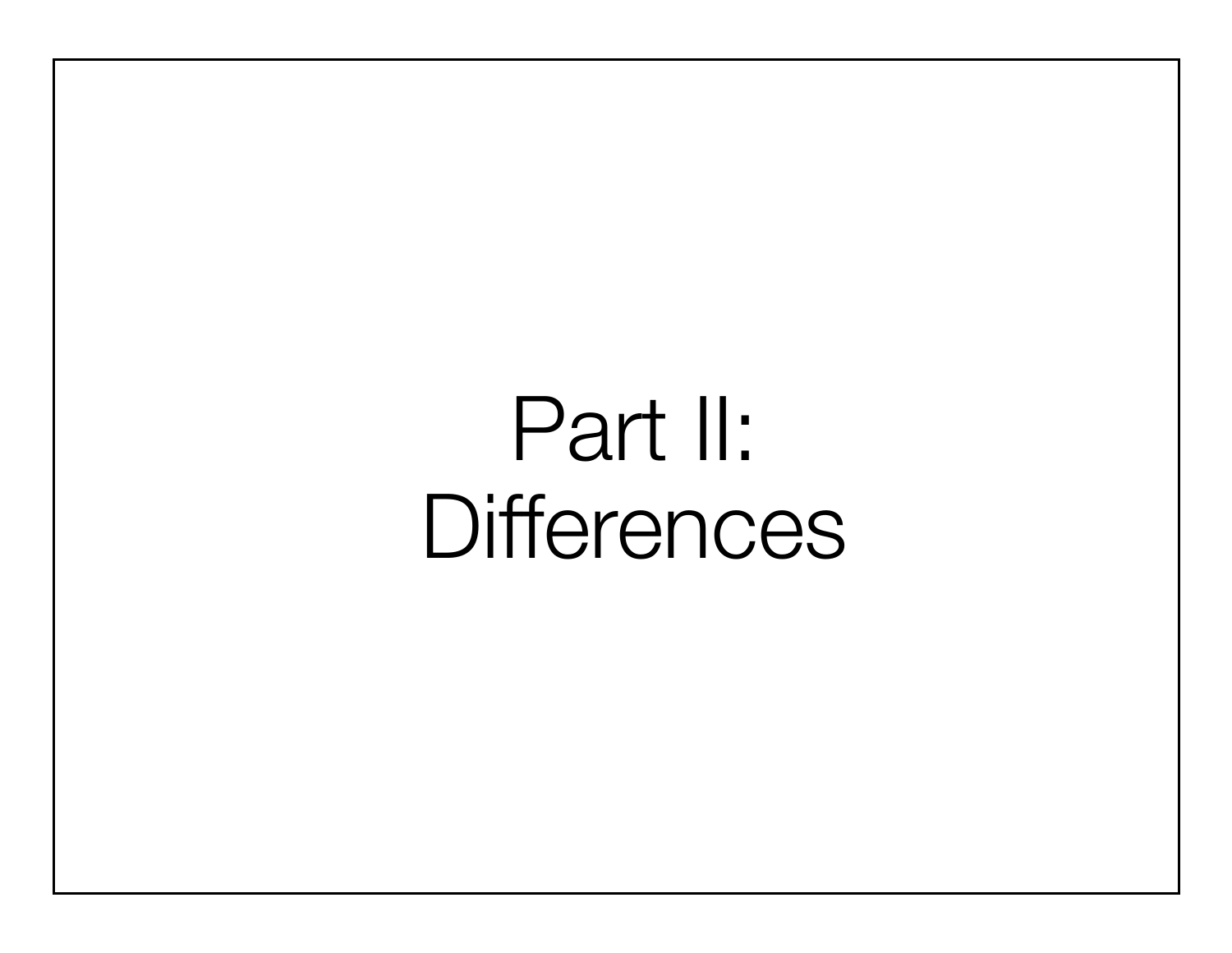# A key question...

...about the nature of morphology that is orthogonal to all the points of agreement between Paul and Bybee:

Is it the exception or the norm in morphology for the inflectional properties of a lexical item to be independent of the phonological make-up of the stem?

Or in Bybee's terms: Are **open schemas** the exception or the norm in inflectional morphology?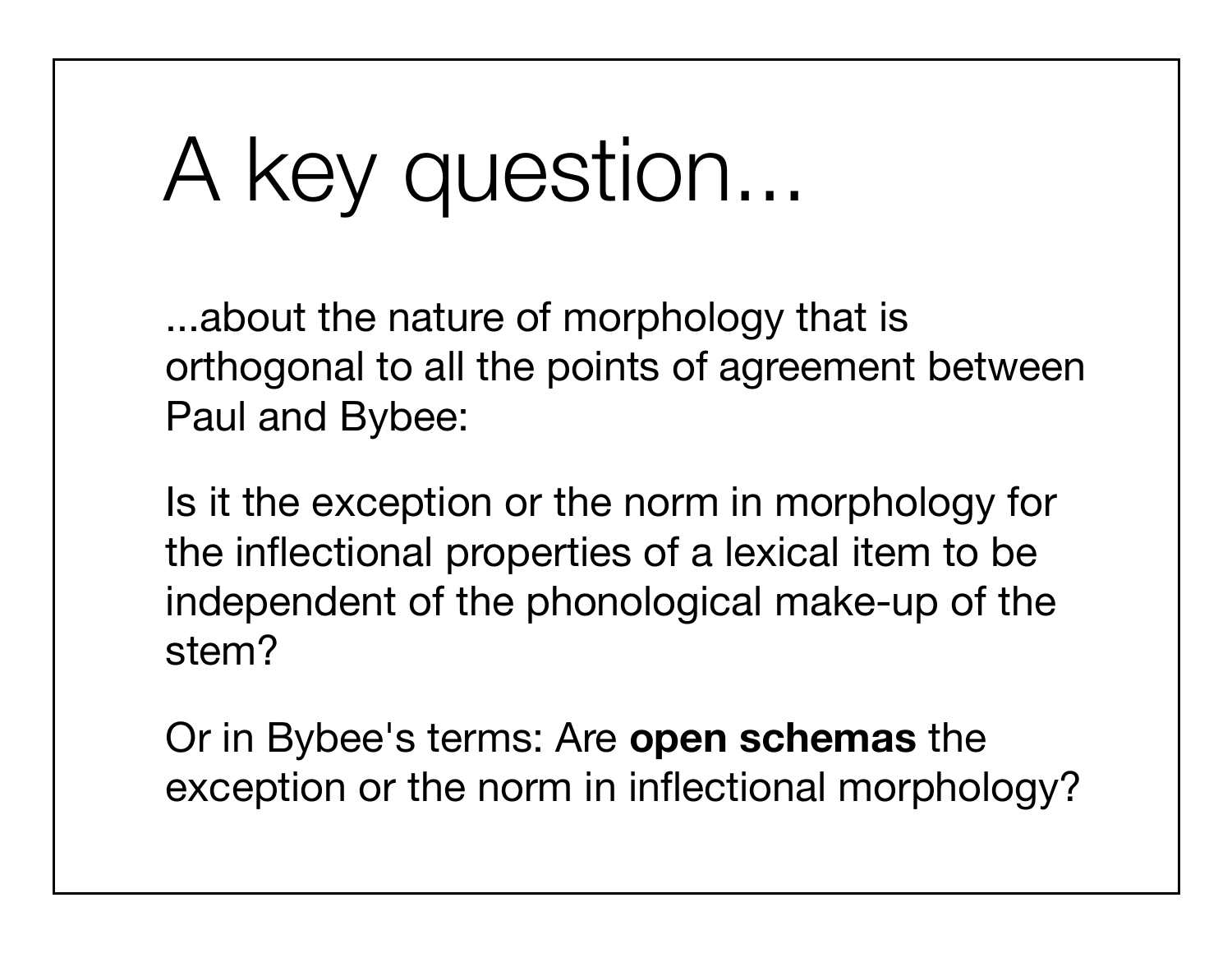# On this question...

...Paul and Bybee could hardly be further apart.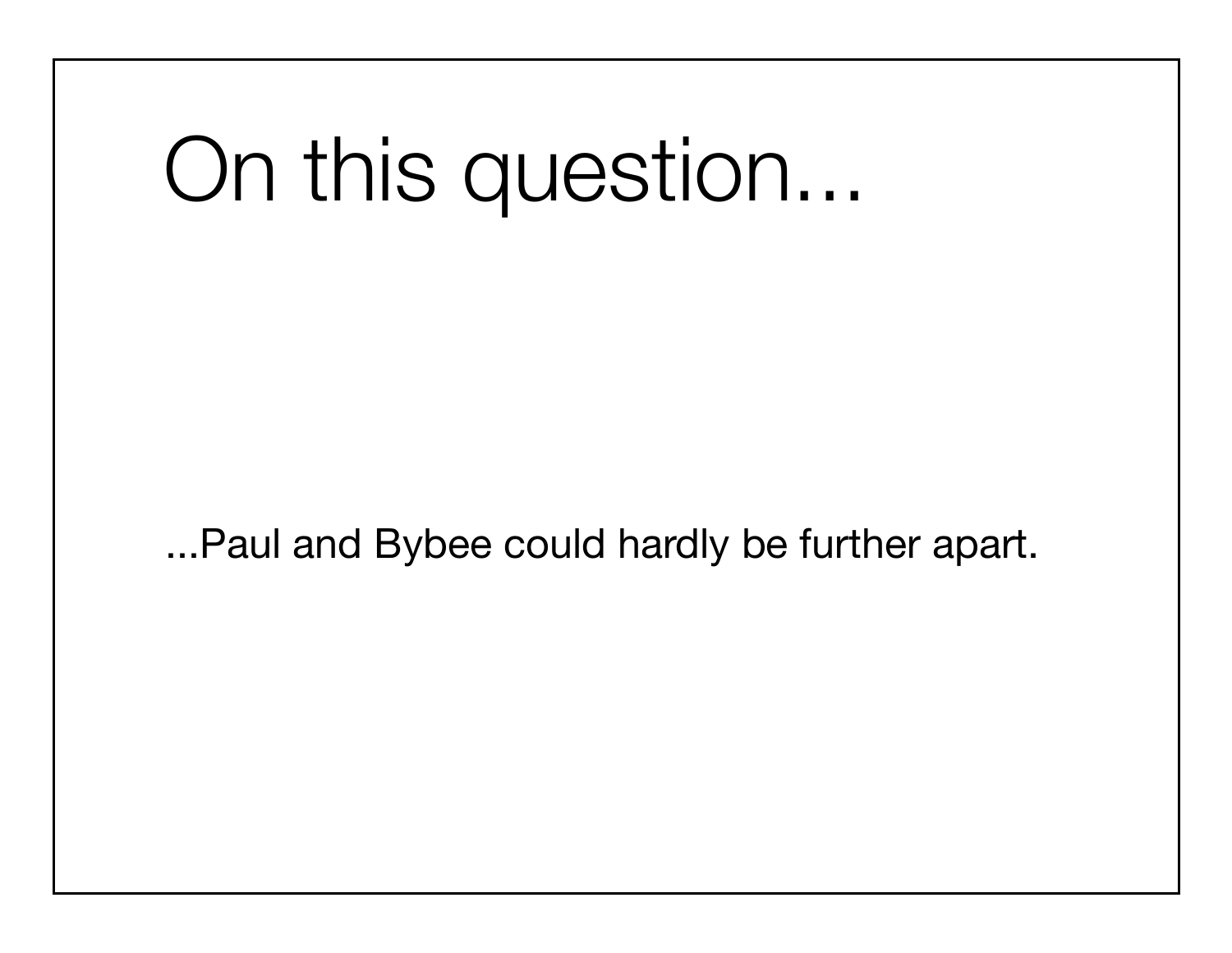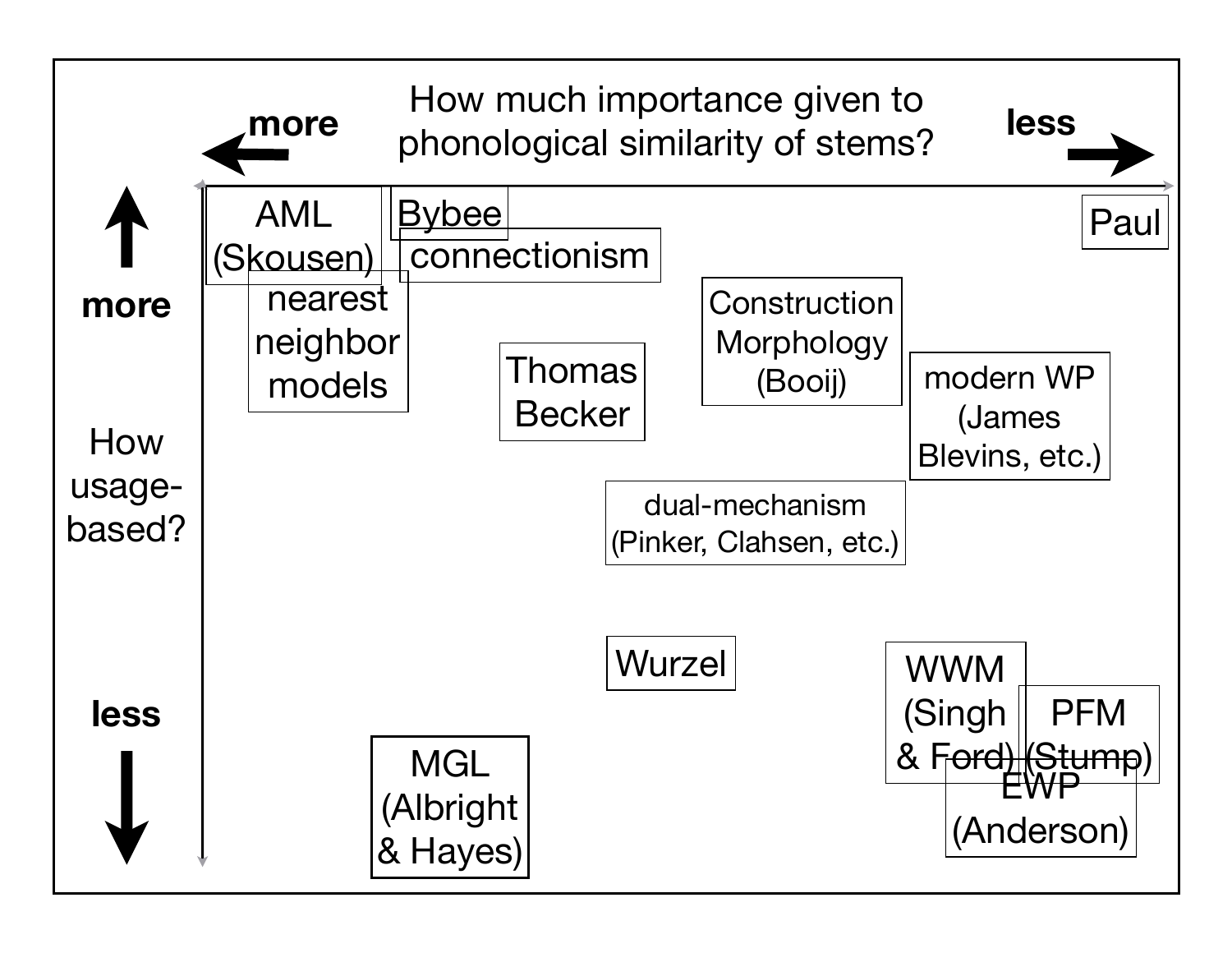## For Paul...

...all potentially productive morphological paradigms (= solvable proportional equations) are **defined exclusively by their pattern of "formal elements"** (≈inflections); the phonological make-up of the "material elements" (≈stems) is factored out.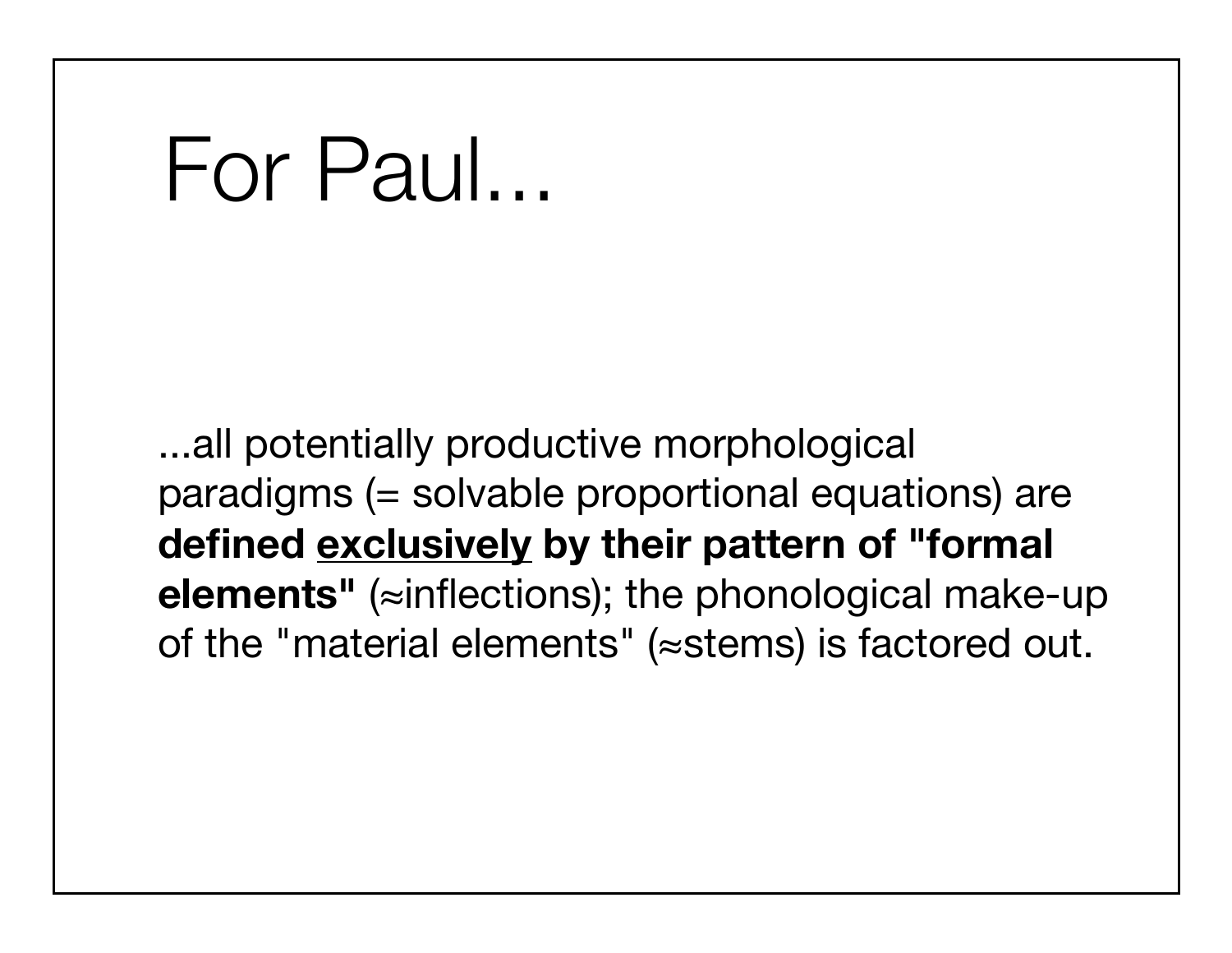"once [foreign language learners] have constructed a fairly large number of forms [...], the construction can proceed even without the word that has served as a paradigm entering consciousness. Previously constructed forms of other words now play their part, and the result is that **only the formal element that is common to all the forms enters consciousness while the various material elements mutually inhibit each other**. At this point, the relationship of the speaker to the inflectional forms [...] is roughly the same as that achieved in the natural acquisition of one's native language." (§80)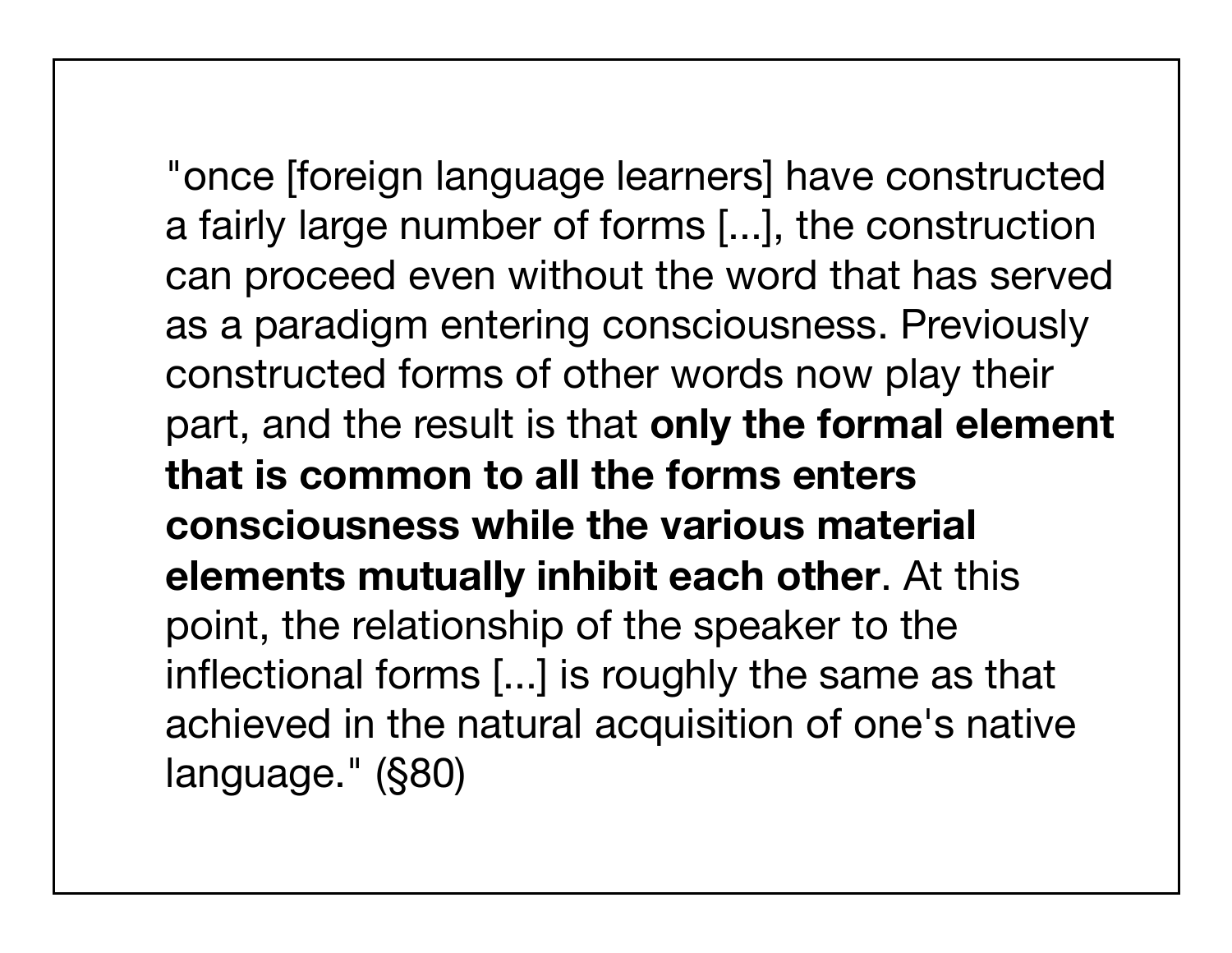# Paul on the emergence of syntactic rules

"In natural first-language acquisition, the rule as such is not given, but rather merely a number of model sentences. Over time, we hear a number of sentences that are constructed in the same way and that therefore band together into a group. **While the memory of the specific content of the individual sentences may fade more and more, the common element is reinforced again and again through repetition, and thus the rule is abstracted unconsciously from the model sentences.**" (§79)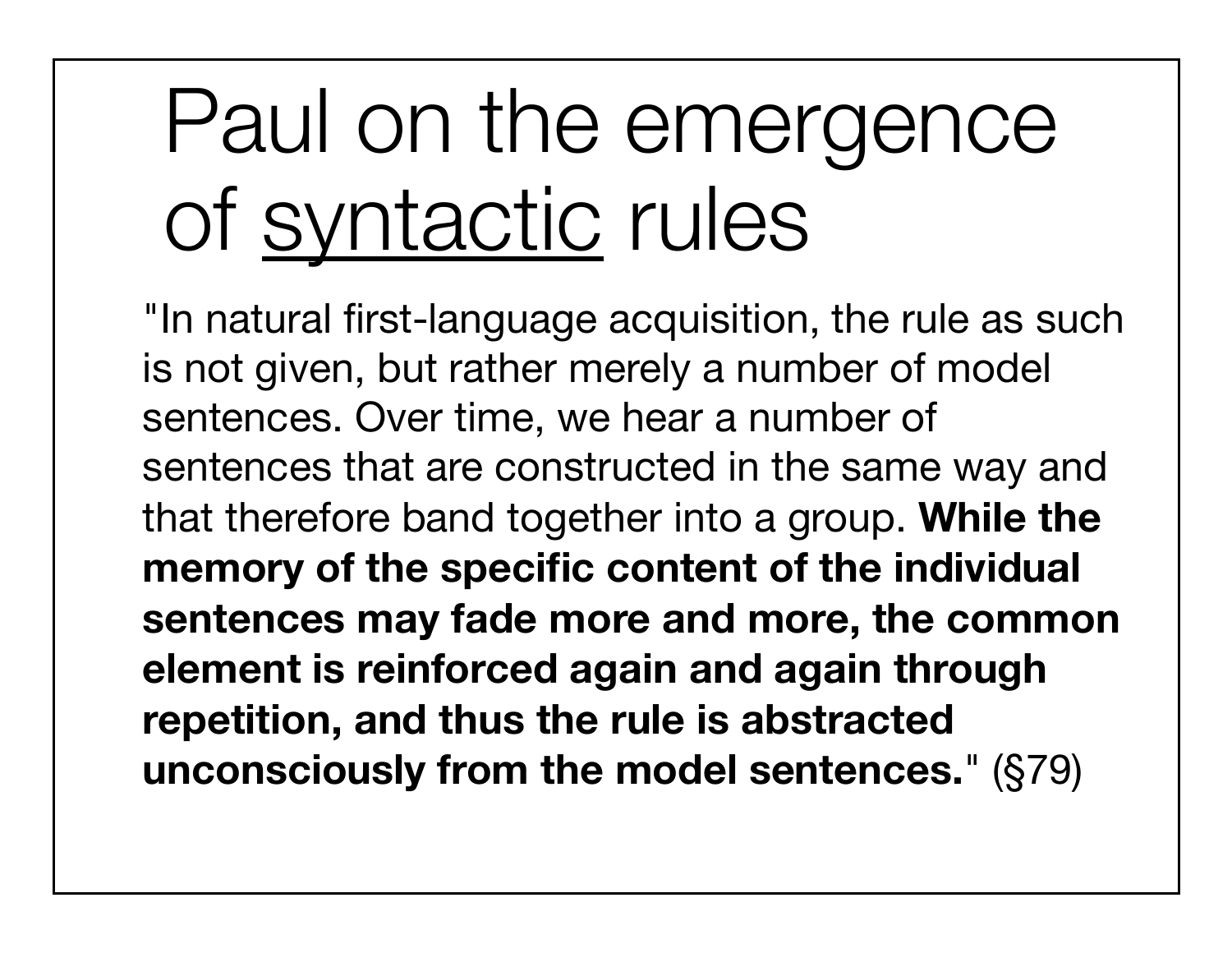#### **Compare:**

"the basis of analogy is relational similarity [...]. Providing the two structures share [...] relational similarity, *object commonality* – similarity between a particular element of one structure and the corresponding element of the other structure – is not required for an analogy to be made. [...] consider the hypothetical utterances *I kiss Mummy* and *Daddy threw the ball*. Although the two utterances have no morphemes in common, they share relational similarity [...] this relational similarity allows the child to form an analogy between the two utterances and move towards a wholly abstract *SVO* construction schema." (Ambridge et al. 2006:175)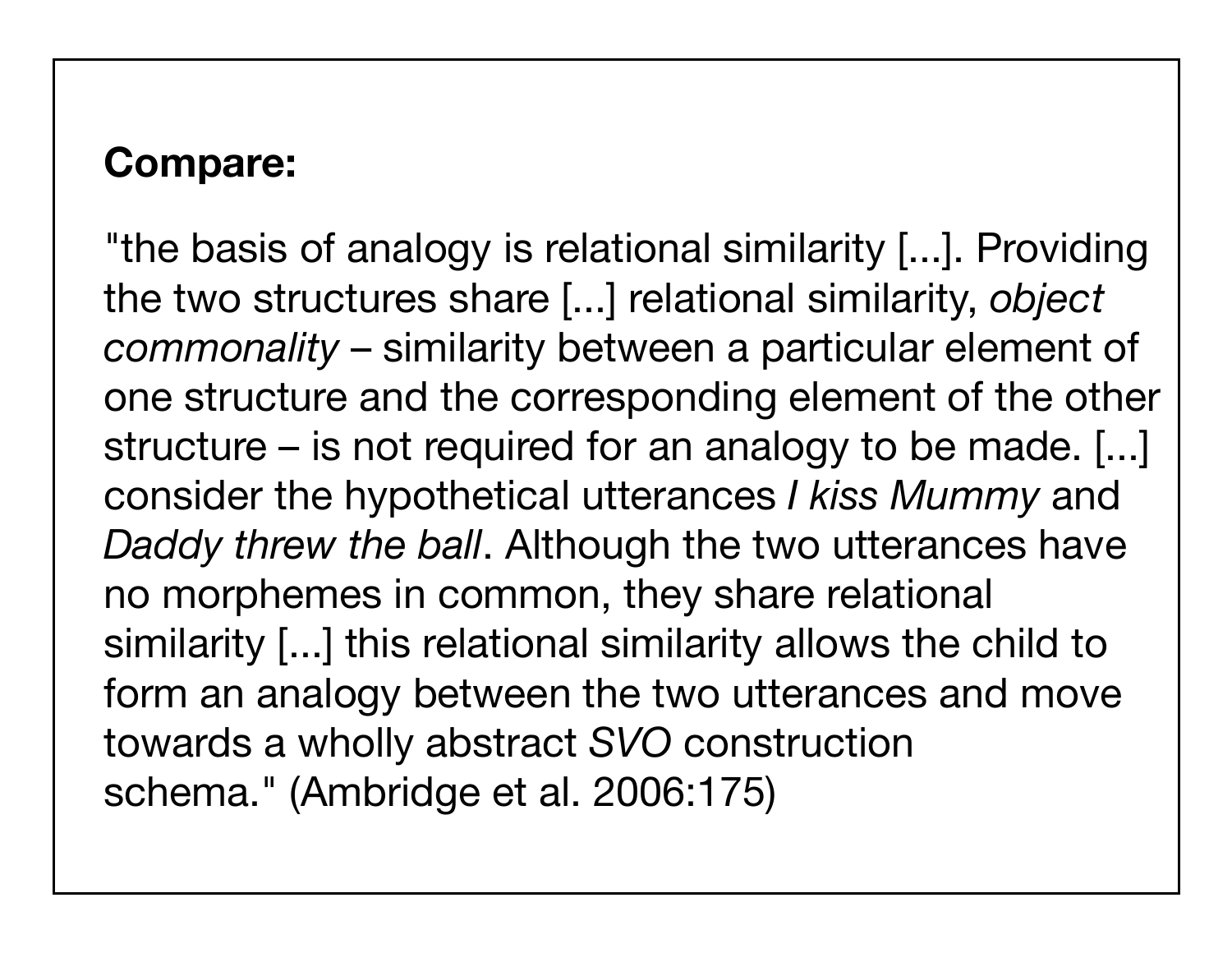Two opposing (usage-based) notions of "analogy"

"The process of analogy is very like the process of schematization [...]; it is just that analogies are more abstract. [...] When an analogy is made, the objects involved are effaced; the only identity they retain is their role in the relational structure." (Tomasello 2003:164)

VS.

"To evaluate the [...] hypothesis that all morphology is analogical, we implemented a purely analogical model, which evaluates novel [English past-tense forms] based solely on their similarity to existing verbs." (Albright & Hayes 2003:119)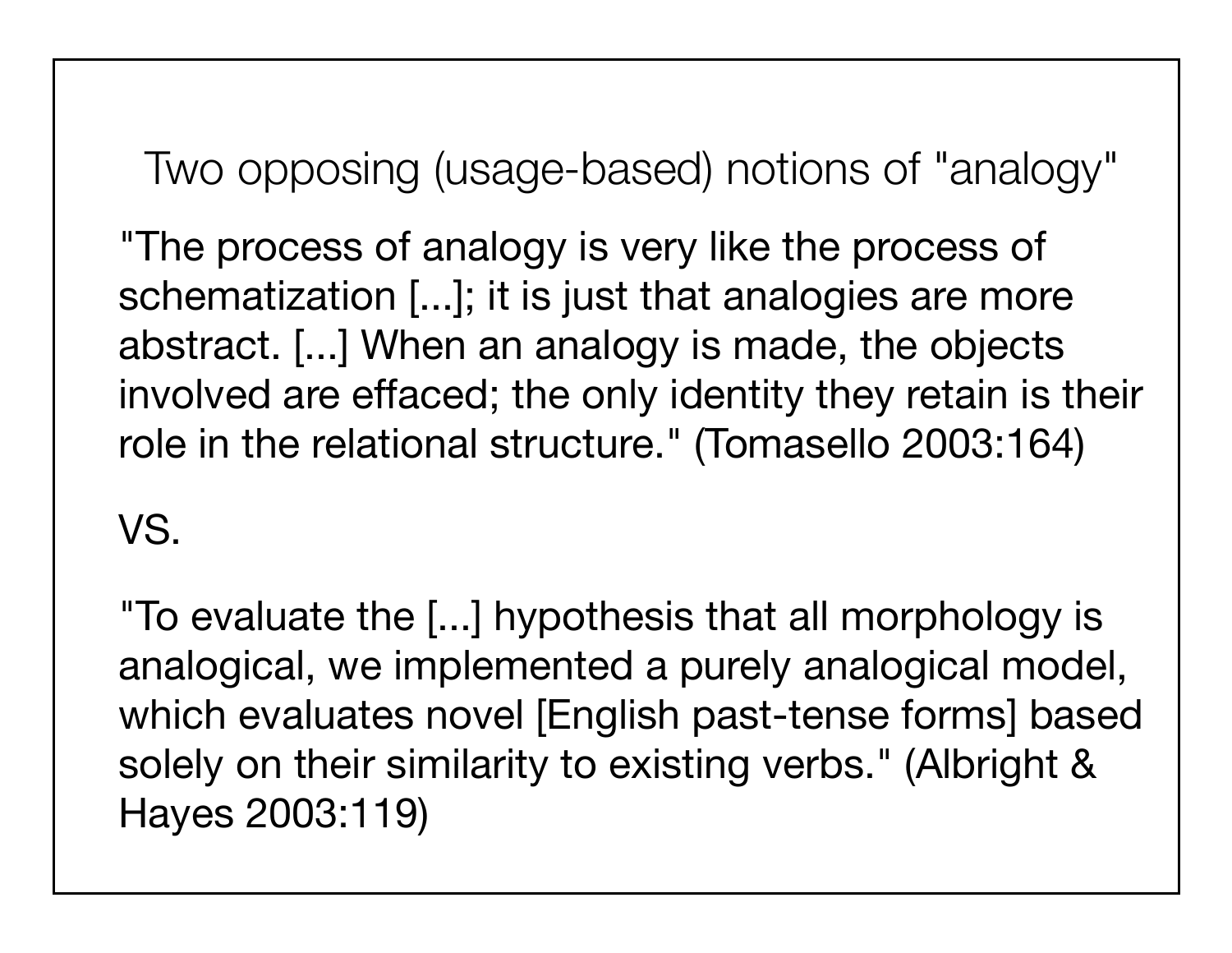#### A widespread criticism of Paul's model

"proportional groupings [...] can be supported by phonological similarity. [...footnote:] Some inconsistencies in Paul's examples for this case have been pointed out by Hermann (1931:73– 80)" (Auer 2015:194)

Paul is clearly wrong on this point, but he is not inconsistent.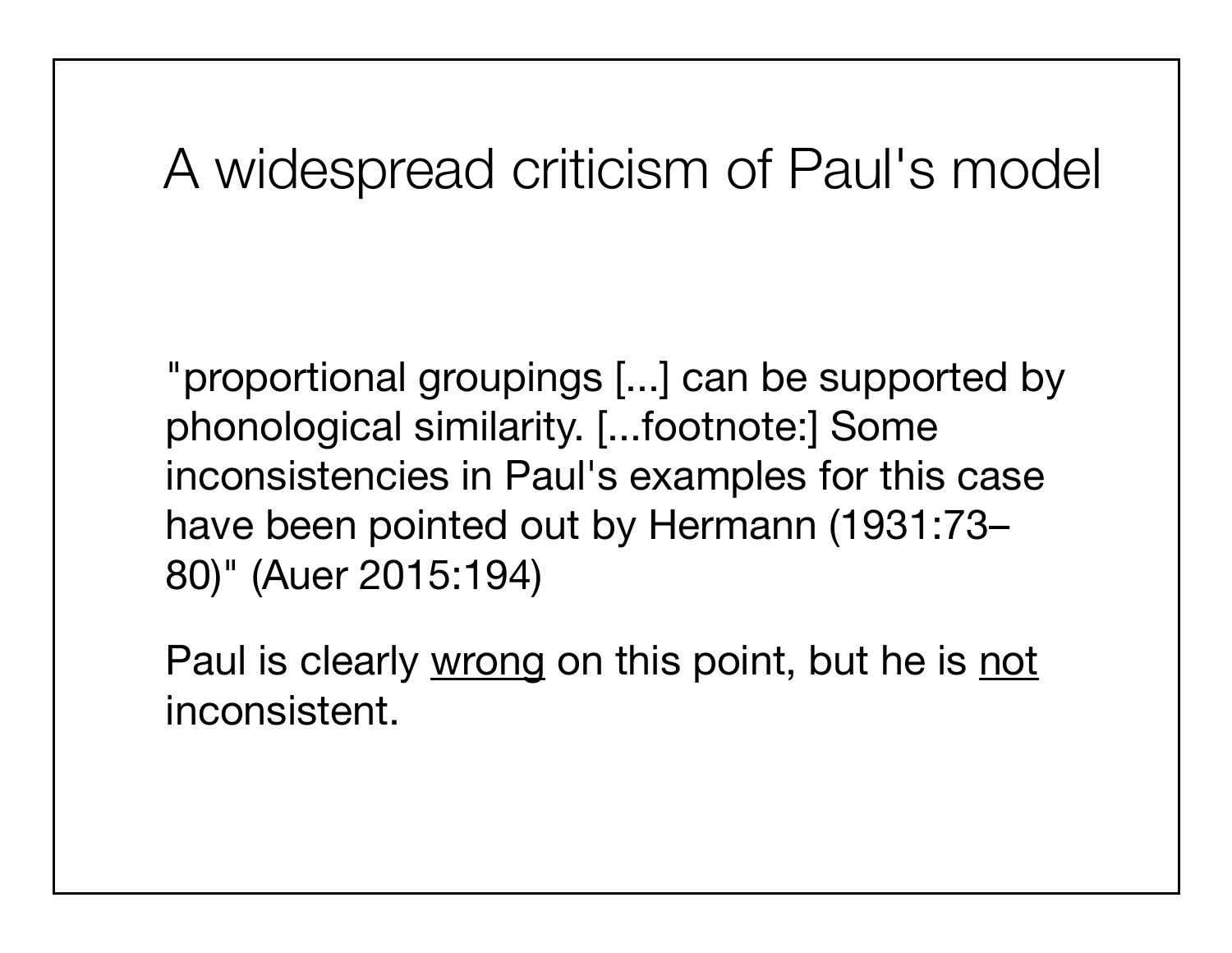## Hermann's critique

"As an example of material-formal proportional groups, [Paul] cites on p. 107 *Tag : Tages : Tage* = *Arm : Armes : Arme* = *Fisch : Fisches : Fische*. In §77, he explains that groups band together more tightly the greater their correspondence in meaning and sound make-up. If that is so, then the words have been chosen without the necessary diligence. As counterparts to *Arm*, he should, for example, have taken not *Tag* and *Fisch* but rather any other examples that belong more closely together." (1931:75, my trans.)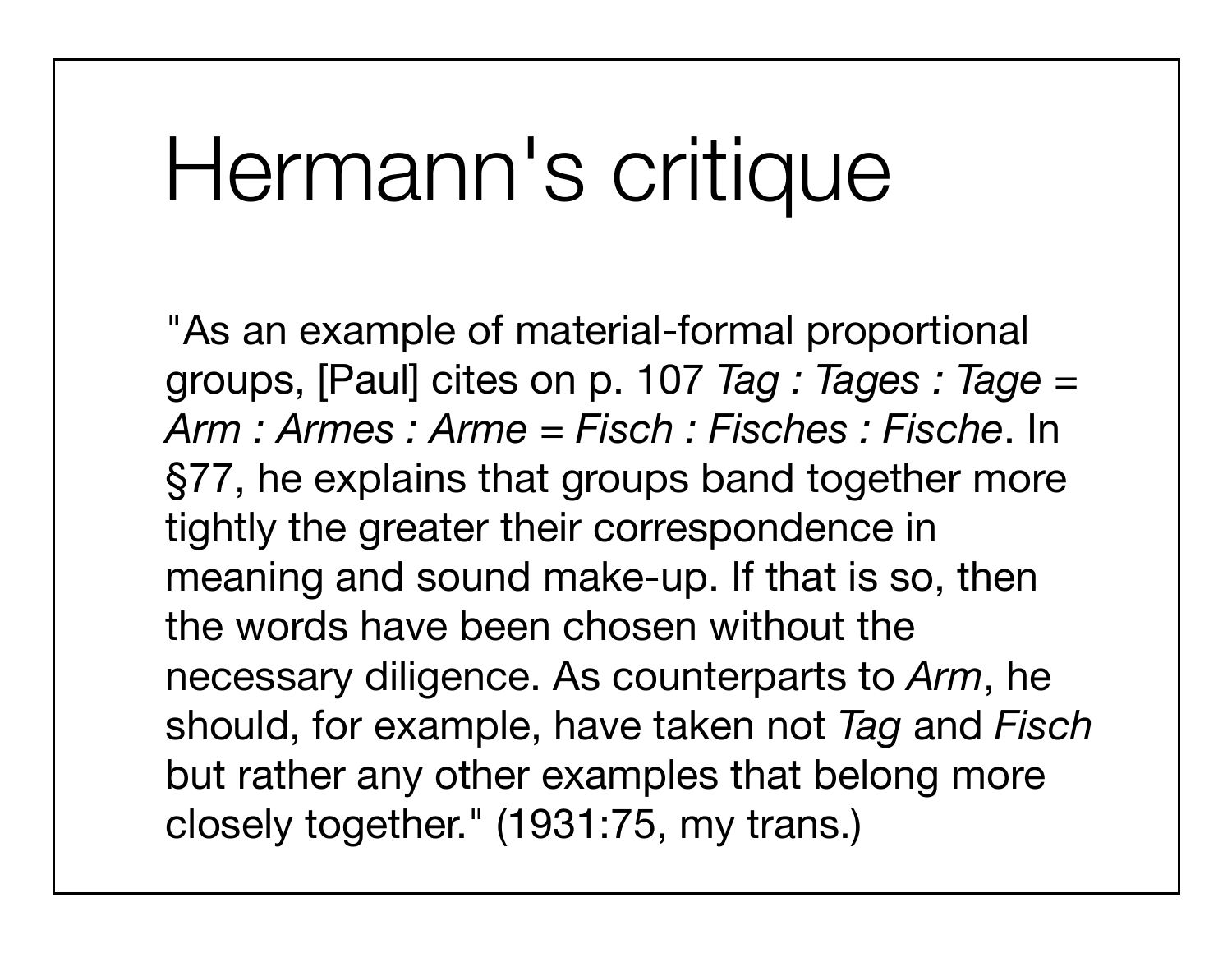# Paul in §77:

"[...] grouping is carried out more easily and becomes more firmly established where the correspondence in meaning and sound is greater [...]"

But for Paul, only sound-meaning **correlations** are relevant to **morphological** grouping. Sound correspondences that do not correlate with meaning are potentially relevant to phonological alternations but are **"inhibited"** in morphological production.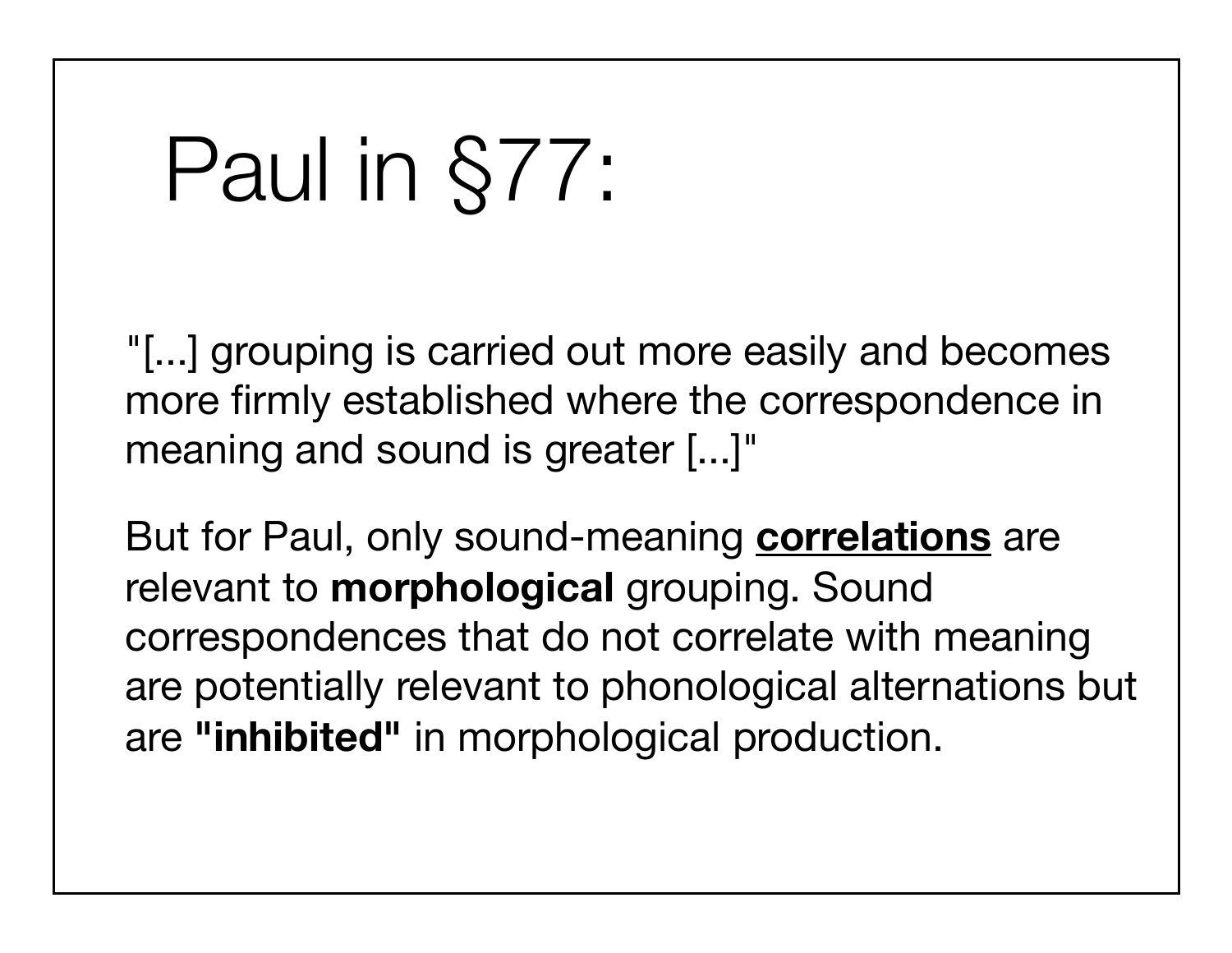## Moreover...

"As soon as a form can, based on its shape, belong to more than one class [i.e. as soon as "the corresponding forms from different classes [...] have an **analogous** shape"], it is also possible to use that form as a basis for constructing the other related forms according to different proportions. Which of the various applicable proportions wins out **depends only on the dominance relationships among them**." (§81)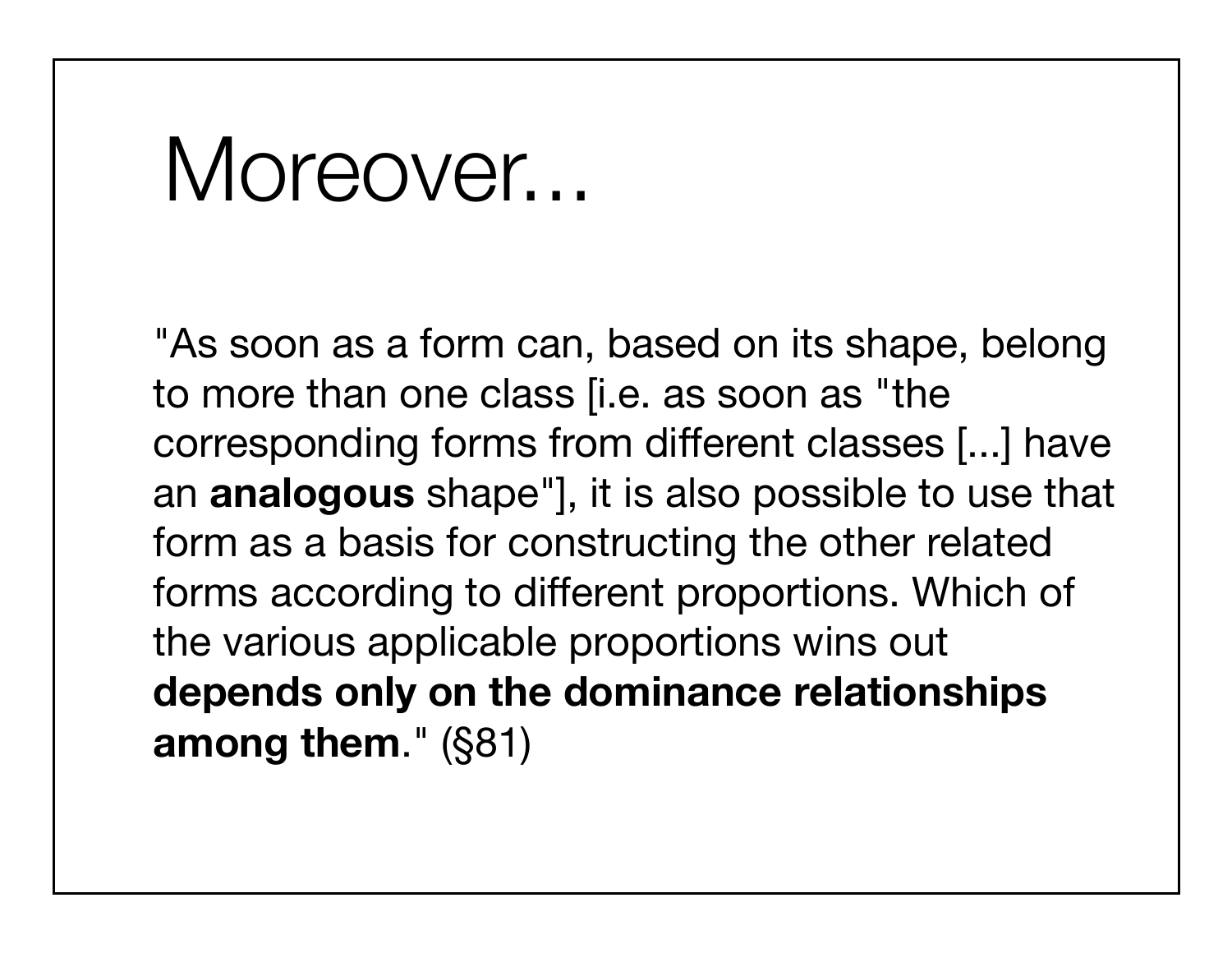# A Bybeean network with Paulian inhibition

"only the formal element that is common to all the forms enters consciousness while the various material elements mutually inhibit each other" (§80)

FIG. 1. Sets of lexical connections yielding word-internal morphological structure.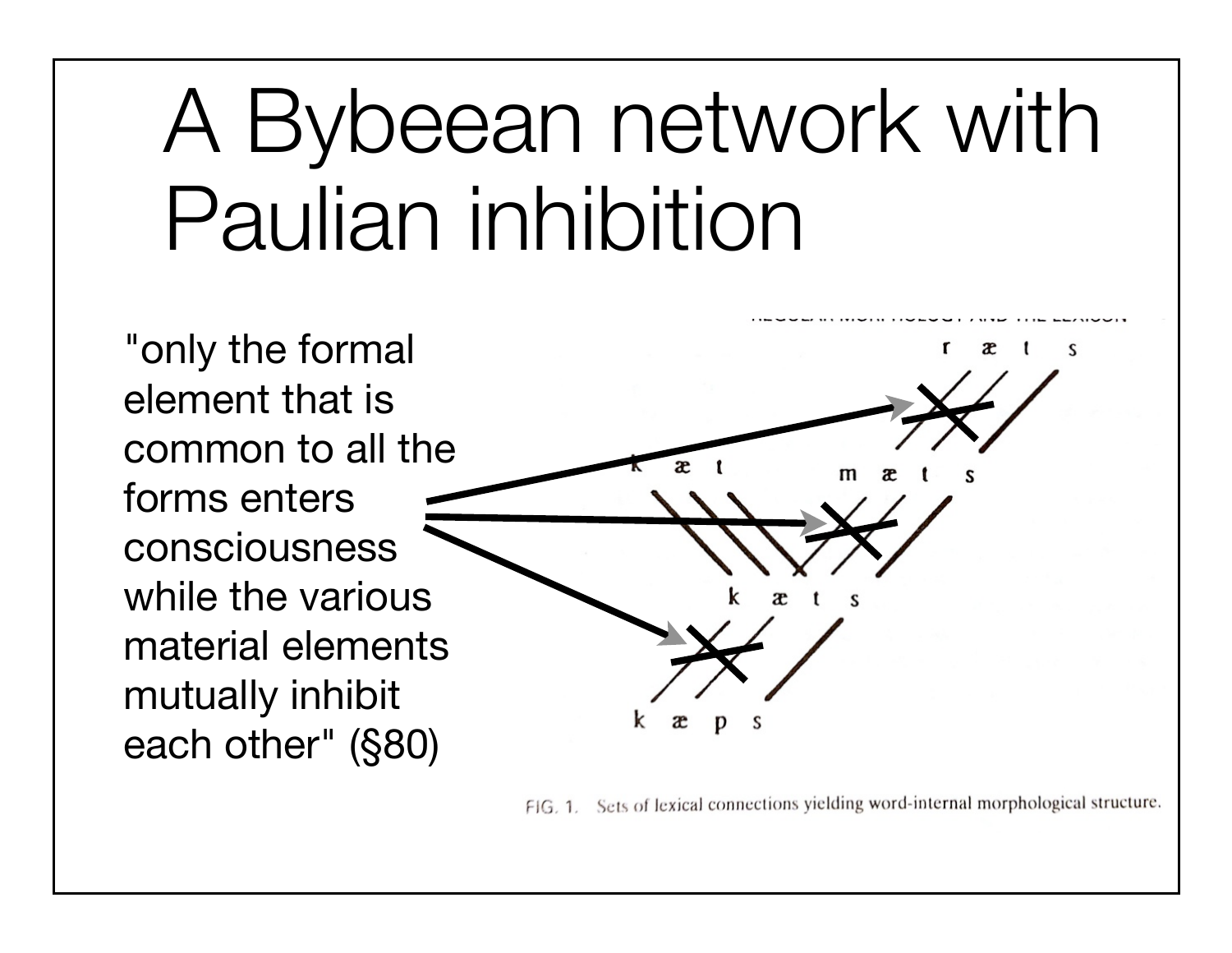#### Bybeean vs. Paulian networks for the English *string–strung* class

Formal groups are based exclusively on correspondences in the formal element: present /ɪ/; past /ʌ/.

For purposes of morphological productivity, material elements are **inhibited** on the formal axis.

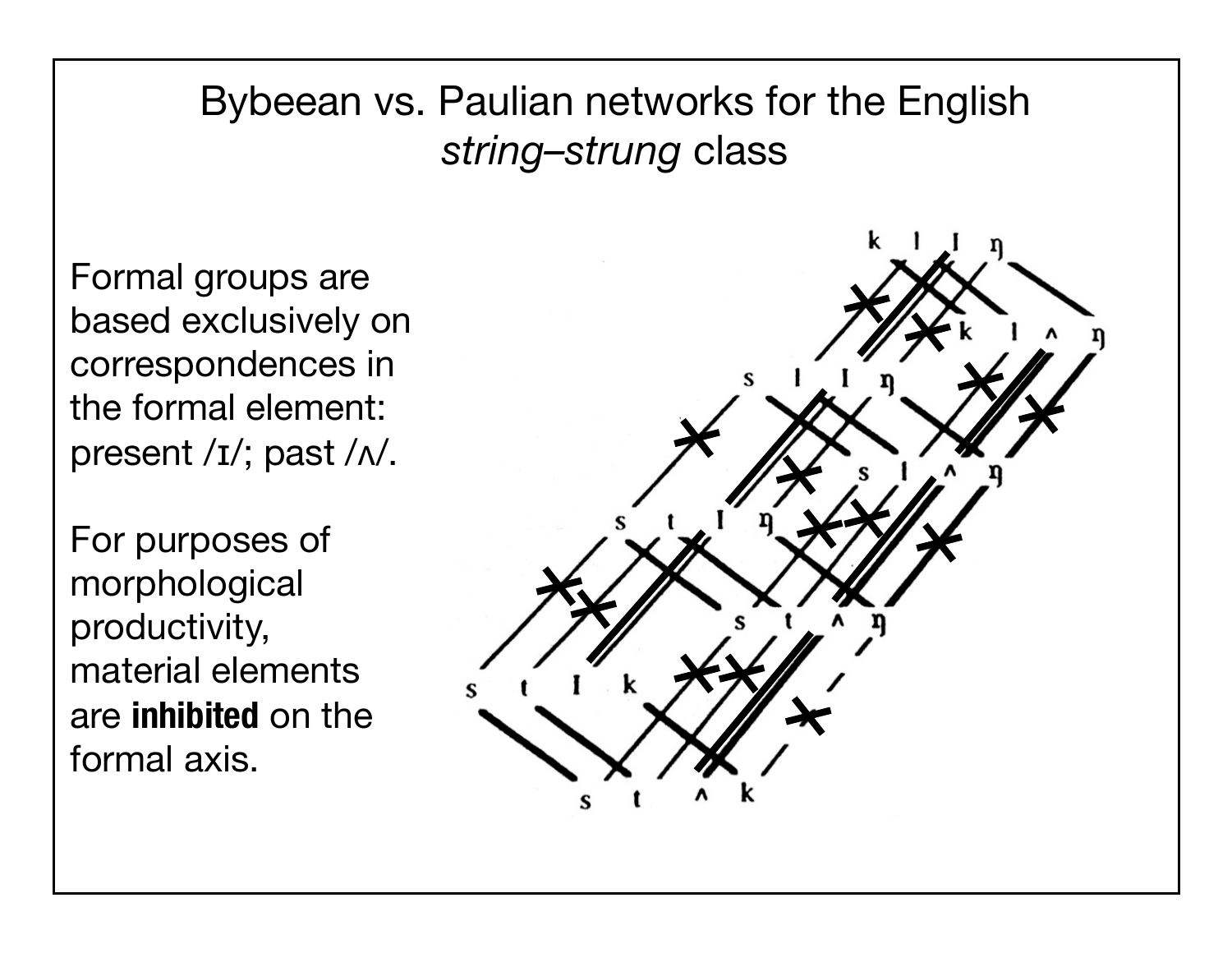#### Schemas for the English *string–strung* class

### **Bybee:**  $\left| C \right( C \right) (C) \wedge \left\{ \frac{\text{velar}}{\text{nasal}} \right\} \Big|_{\text{ext}}$

"the initial consonants, the vowel, and the final consonants determine the likelihood of membership in this verb class. **The quality of the vowel is the weakest determinant**, [...]" (Bybee and Moder 1983:263).

#### **Paul:**  $[XIY]_{\text{present}} \leq -\frac{1}{2} [XAY]_{\text{past}}$

For Paul, the ɪ–ʌ root-vowel pattern – the "formal element" – would be the **only** defining characteristic of this inflectional class.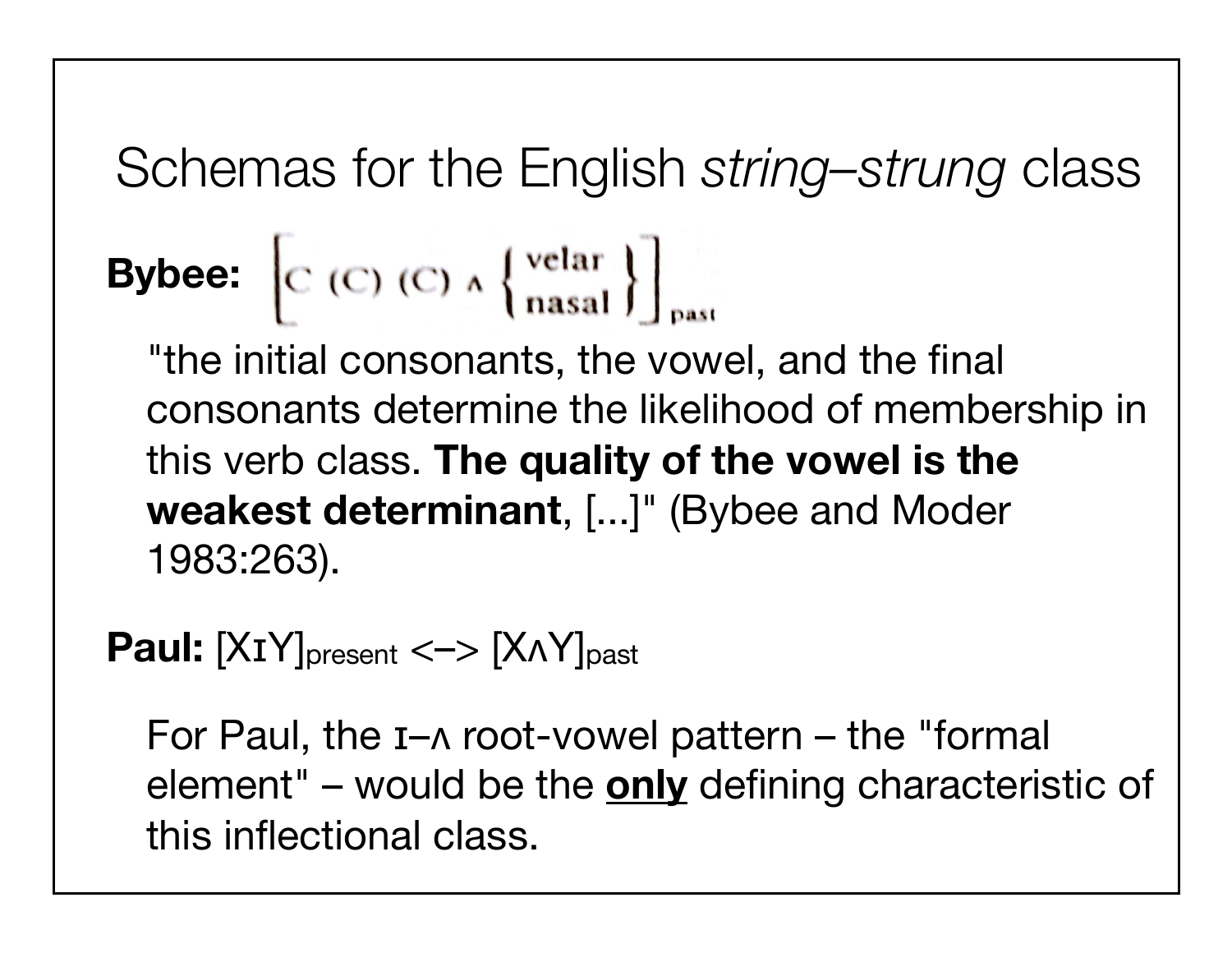### Product-oriented modifications vs. proportional analogy (1)

"In a 'product-oriented' modification, the process Y by which the new word is formed is not well-defined, nor is the shape of the source word [...]. However, the product, Z, is well-defined. In our present example, the past form for a verb of the *string/strung* type must end in  $\sqrt{\frac{1}{\sqrt{2}}}$  followed by a nasal or a velar; but the vowel of the base does not necessarily have to be /ɪ/. In this case, the relevant relations are among the past forms of the different verbs (*strung, slung, swung, wrung, hung* etc.) rather than those between base and derived forms." (Bybee and Moder 1983:255)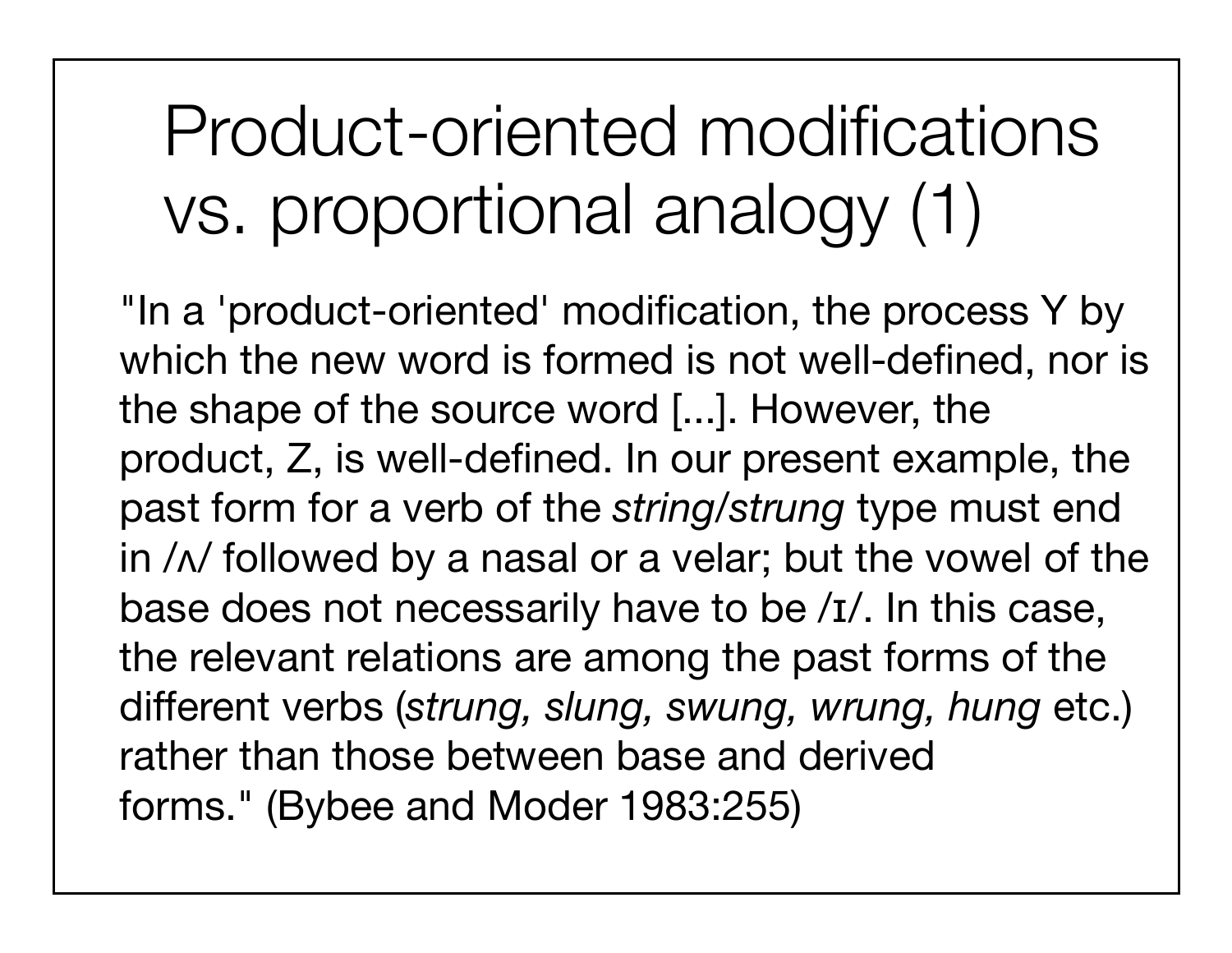Product-oriented modifications vs. proportional analogy (2)

"the postulation of product-oriented modifications allows for morphological innovations that would be impossible if proportional analogy were the only means of creating new forms, becuase innovations such as *strike/struck* and *sneak/snuck* have no pre-existing model with appropriate vowels in the base form" (Bybee and Moder 1983:255)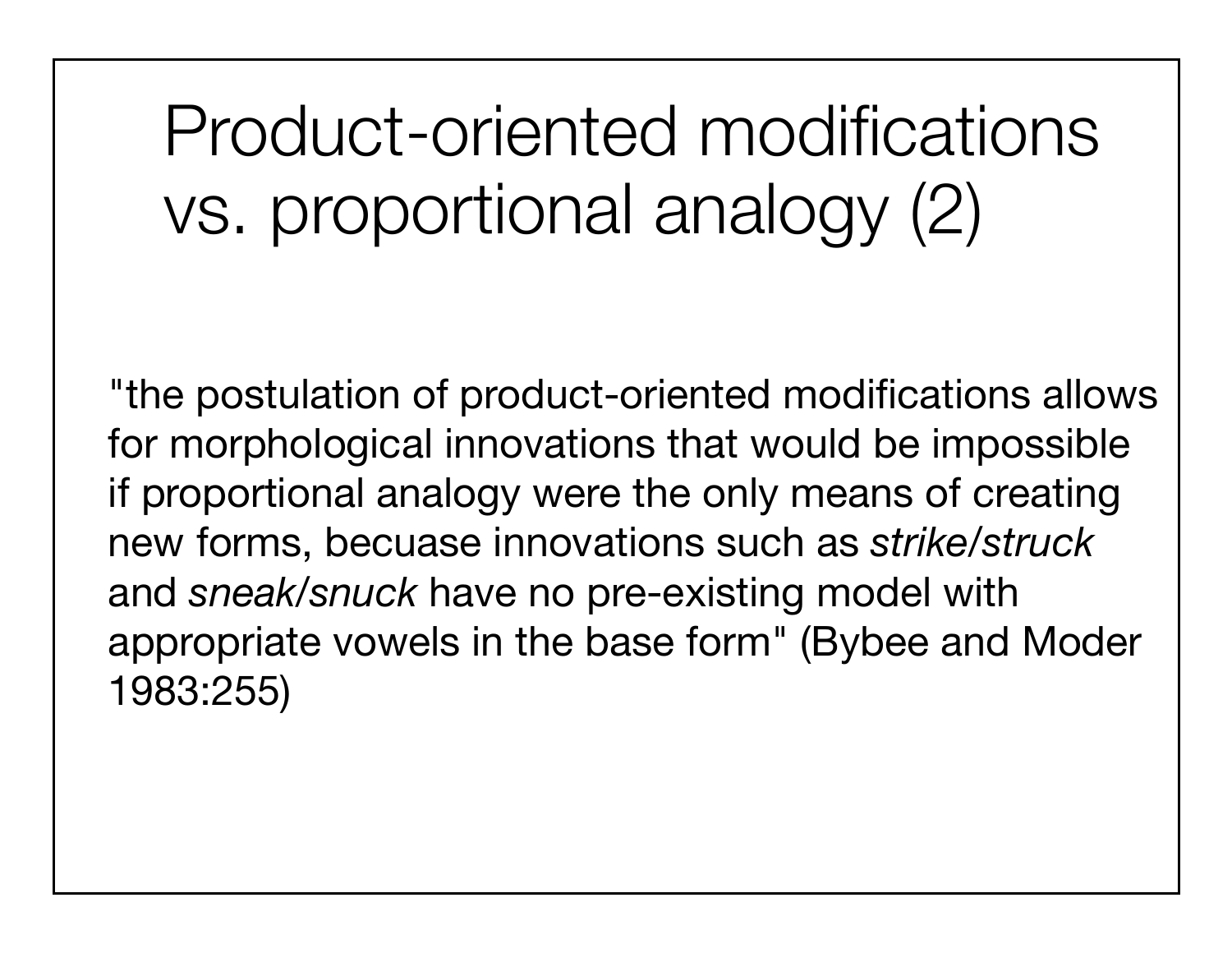Product-oriented modifications vs. proportional analogy (3)

"The minor importance of the vowel [in determining the likelihood of membership in the *string/strung* verb class] argues against a description of past-tense formation for these verbs as a process by which a particular vowel /ɪ/ is changed into another vowel, as proposed by Chomsky & Halle (1968) [...] It also argues against the view that new verbs entering the class do so on the basis of strict proportional analogy" (Bybee and Moder 1983:263).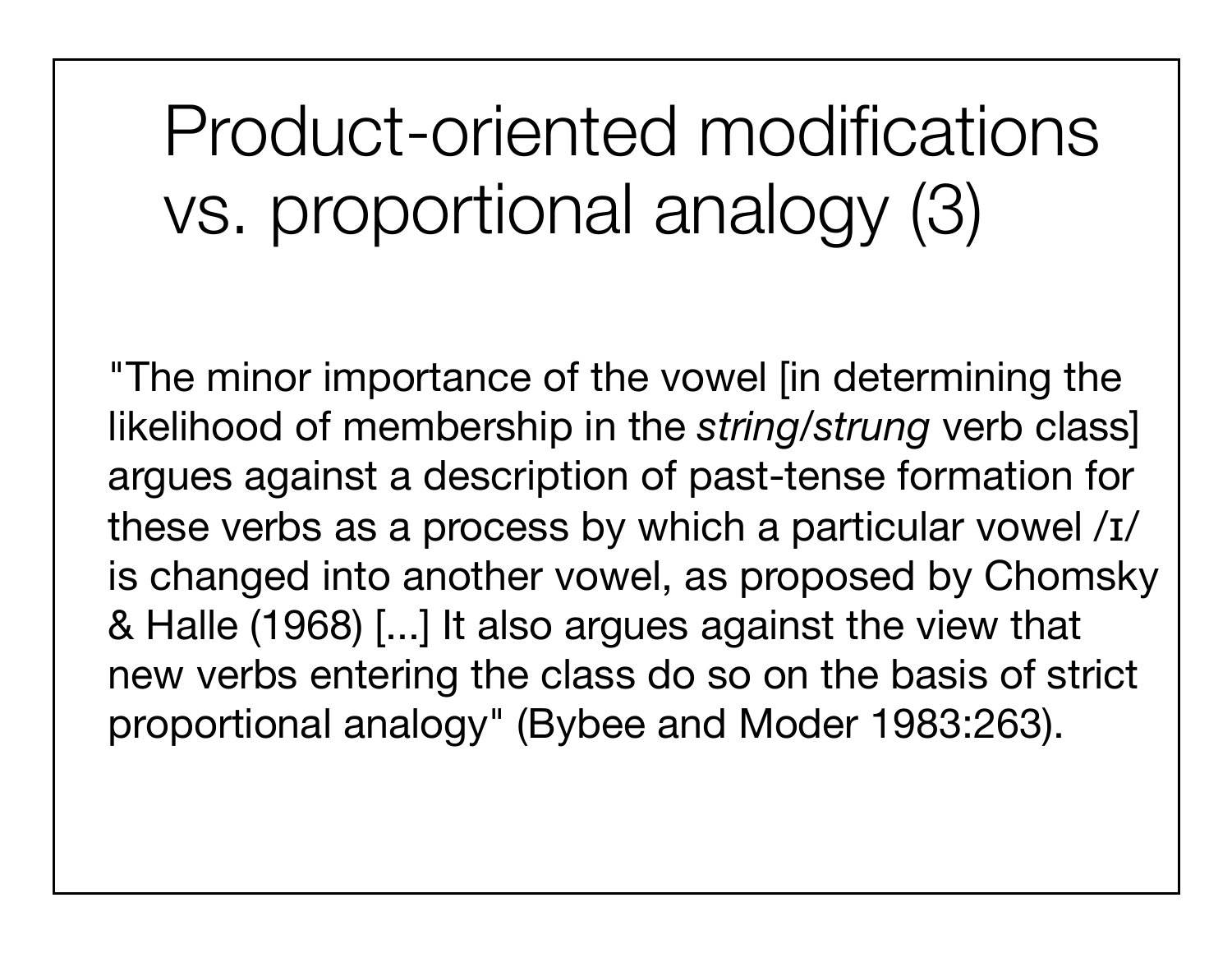#### Prototypes and gradient similarity

"each category has a PROTOTYPE or best exemplar, [...] there can be both PROTOTYPICAL members of categories, with a number of relevant attributes and more marginal members with perhaps only one attribute that puts them in the category. [...] morphological classes may have the structure of natural categories in this sense.

 Indeed, the verbs of the *string/strung* class seem to form a class with the structure of a natural category." (Bybee and Moder 1983:257)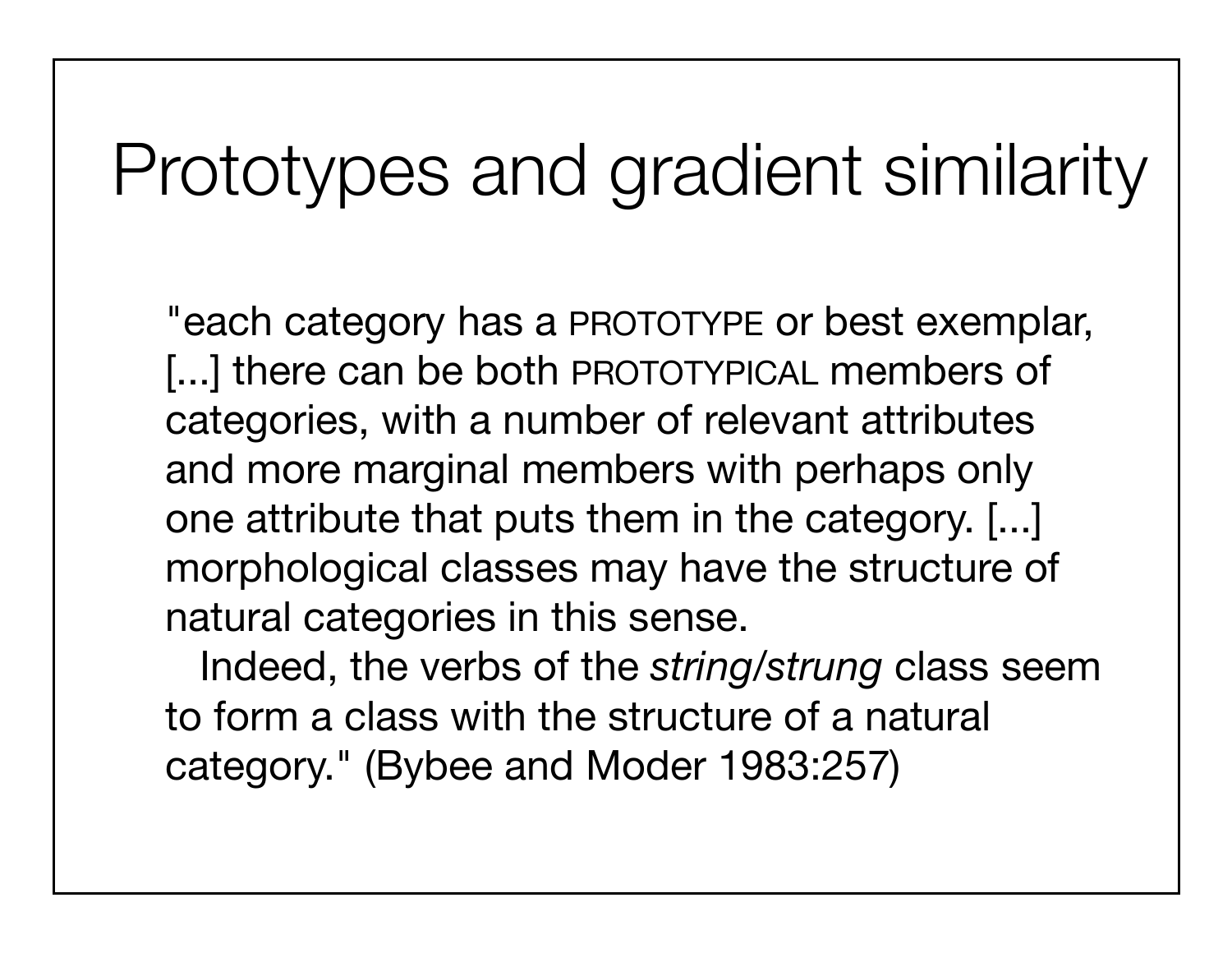Closing quotes: Paul's place in the current Word-and-Paradigm revival

"morphology and syntax [...] are continually shaped by the dynamic temporal relations that effect language change both within each system and between them. This description, of course, recalls the insights of Hermann Paul concerning "historical" approaches to language analysis" (Blevins et al., in press).

"The pattern-based nature of morphology on WP assumptions encourages the exploration of analogy as an explanatory resource for systemic organization. Analogically guided inferences can be seen as shaping morphological change" (ibid).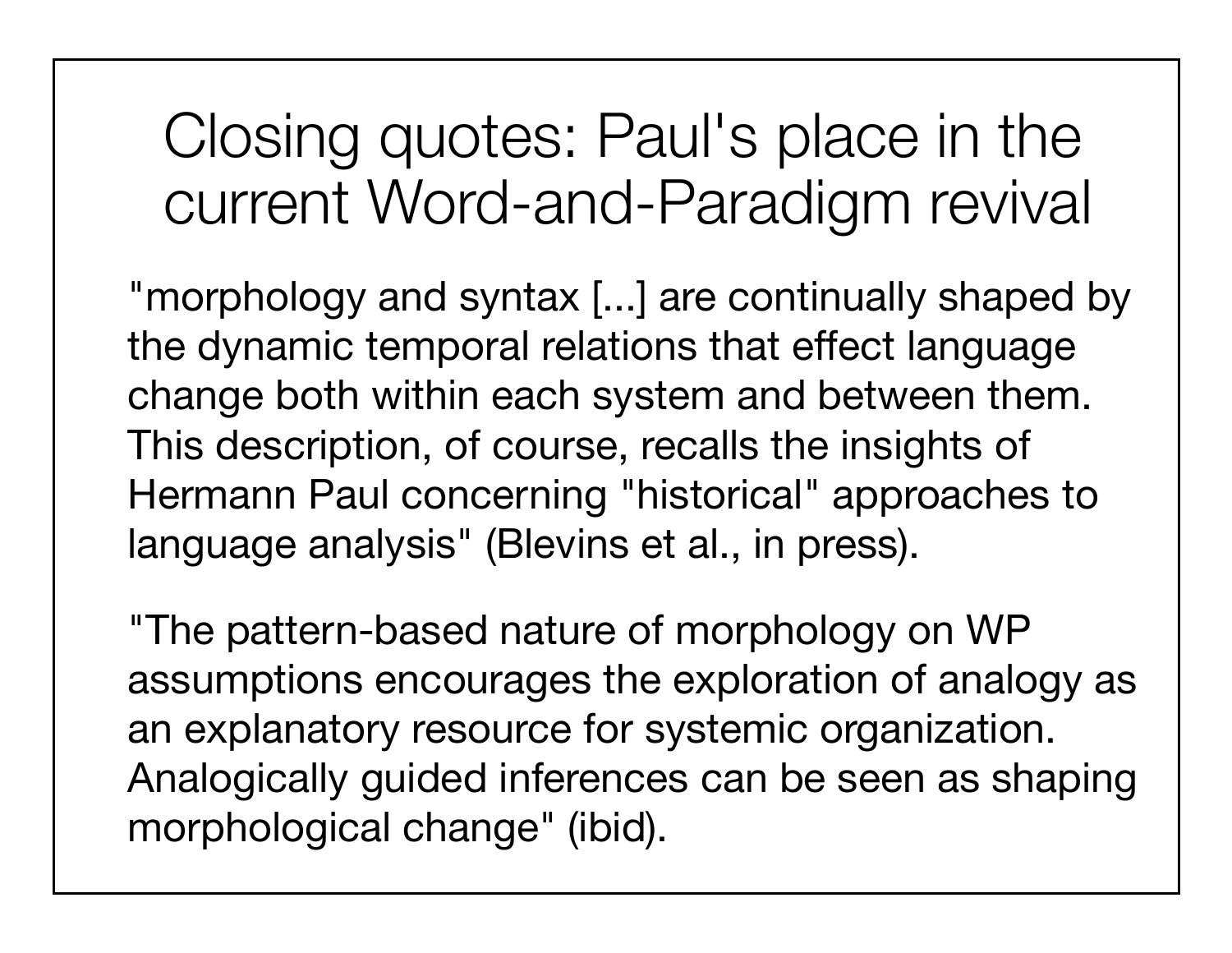#### Selected references (1)

Albright, Adam and Bruce Hayes. 2002. Modeling English Past Tense Intuitions with Minimal Generalization. In *Morphological and Phonological Learning: Proceedings of the 6th Workshop of the ACL Special Interest Group in Computational Phonology (SIGPHON)*, 58– 69. Philadelphia: Association for Computational Linguistics.

Albright, Adam and Bruce Hayes. 2003. Rules vs. analogy in English past tenses: a computational/experimental study. *Cognition* 90.119– 161.

Ambridge, Ben, Anna L. Theakston, Elena V.M. Lieven, & Michael Tomasello. 2006. The distributed learning effect for children's acquisition of an abstract syntactic construction. *Cognitive Development* 21.174–193.

Anderson, Stephen R. 1992. *A-Morphous Morphology*. New York: Cambridge University Press.

Auer, Peter. 2015. Reflections on Herman Paul As a Usage-Based Grammarian, *Hermann Paul's* Principles of Language History *Revisited*, ed. by Peter Auer and Robert W. Murray, 177–207. Berlin: de Gruyter.

Becker, Thomas. 1990. *Analogie und morphologische Theorie*. Munich: Fink.

Blevins, James P. 2004. 'Inflection Classes and Economy'. In Gereon Müller, Lutz Gunkel & Gisela Zifonun (eds), *Explorations in Nominal Inflection*, 41–85. New York: de Gruyter.

Blevins, James P., Farrell Ackerman, and Robert Malouf. in press. Morphology as an adaptive discriminative system. In *Morphological Metatheory*, ed. by Heidi Harley and Daniel Siddiqi. Amsterdam: Benjamins.

Bod, Rens. 2009. From Exemplar to Grammar: A Probabilistic Analogy-Based Model of Language Learning. *Cognitive Science* 33.752–793.

Booij, Geert. 2010. *Construction Morphology*. New York: Oxford University Press.

Bybee, Joan. 1995. Regular Morphology and the Lexicon. *Language and Cognitive Processes* 10.425–455.

Bybee, Joan L. and Carol Lynn Moder. 1983. Morphological Classes as Natural Categories. *Language* 59.251-270.

Bybee, Joan L. 2001. *Phonology and Language Use*. Cambridge: Cambridge University Press.

Bybee, Joan. 2015. *Language Change*. Cambridge: Cambridge University Press.

Clahsen, Harald. 1999. 'Lexical Entries and Rules of Language: A Multidisciplinary Study of German Inflection'. *Behavioral and Brain Sciences* 22:6.991–1060.

Gentner, Dedre & Linsey A. Smith. 2012. Analogical Reasoning. In V.S. Ramachandran (ed.), *Encyclopedia of Human Behavior*, 2nd ed., 130–136. Oxford: Elsevier.

Goldberg, Adele E. 2002. Surface generalizations: An alternative to alternations. *Cognitive Linguistics* 13.327–56.